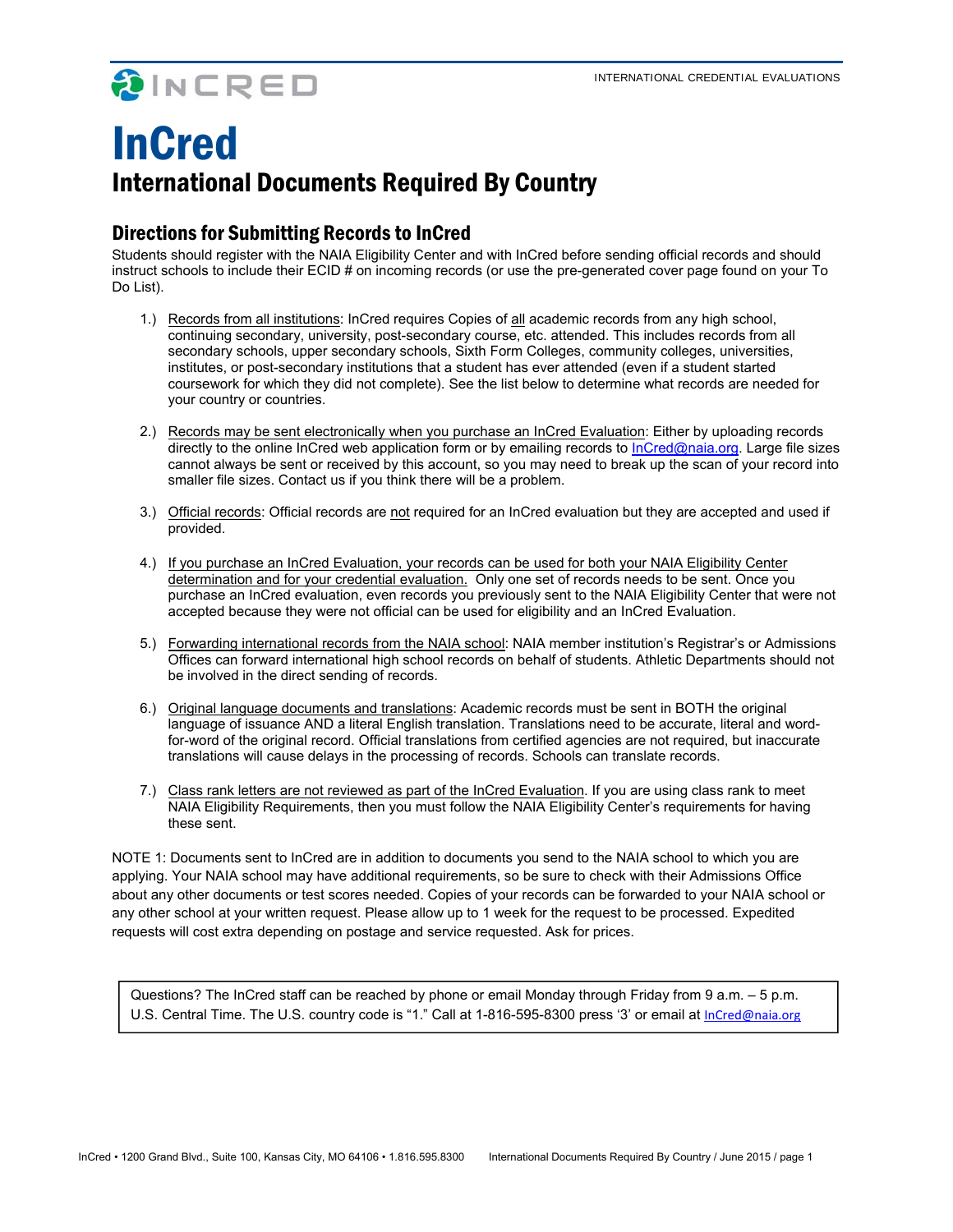

**All international mail should be sent to the NAIA Eligibility Center's physical address (including FedEx, DHL, registered mail, signature required, or regular stamped mail):** 

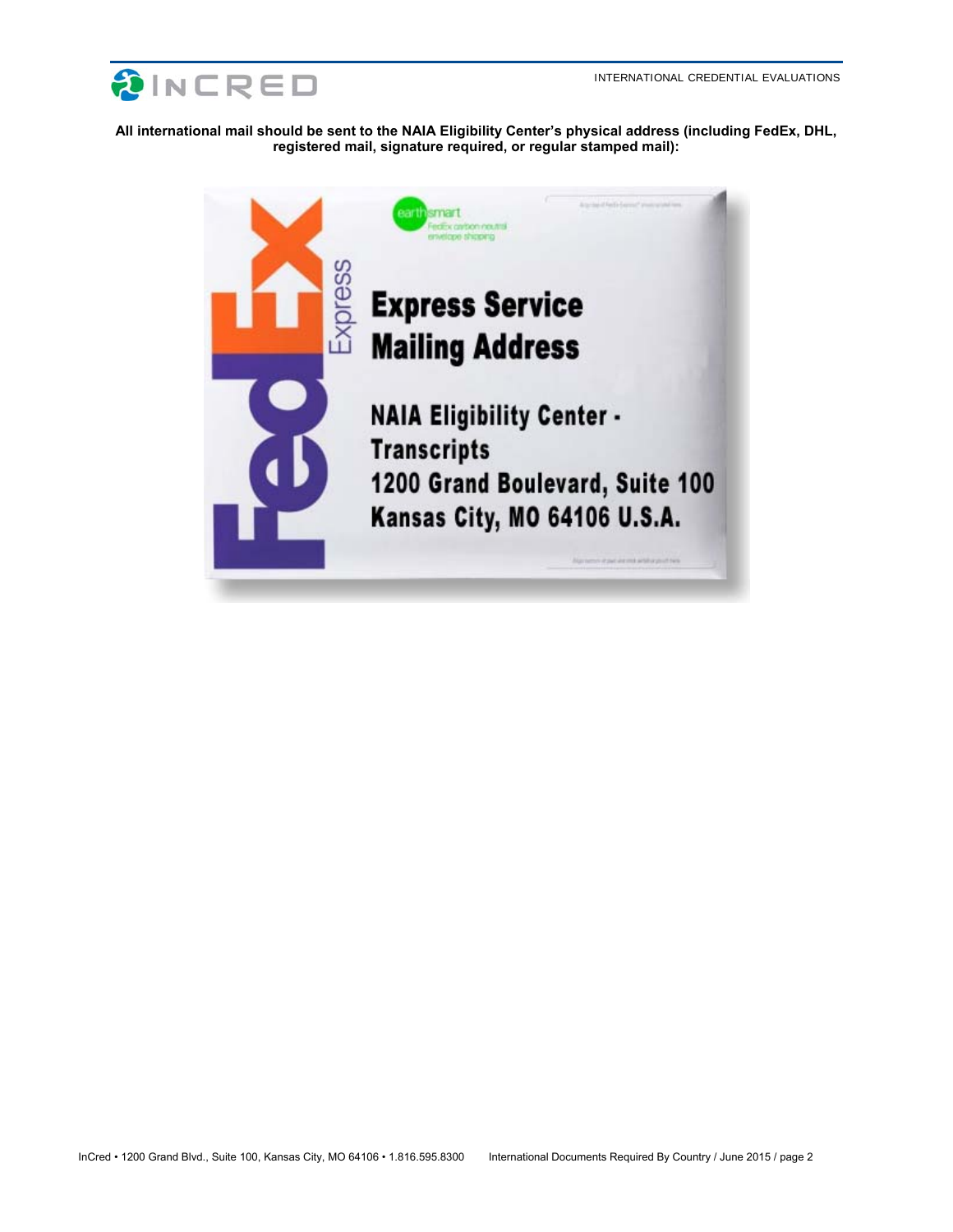



#### Afganistan

(All documents in original language and English)

- Copy of *Baccaluria* (high school diploma) and Copies of transcripts from upper secondary school

#### Albania

(All documents in original language and English)

- Copy of *Dëftesë Pjekurie* (certificate of maturity) from a *shkolle e mesme e pergjithsme* (general middle school) OR Copy of Maturity Certificate from technical school including exam results

### Algeria

(All documents in original language and English)

- Copy of *Baccalauréat de l'Enseignment Secondaire* (diploma of secondary education) OR *Baccalauréat Technique* (technical diploma of secondary education) along with exam results

### Angola

(All documents in original language and English)

- Copy of one of the following and the accompanying *Histórico Escolar* for *Ensino Médio*:
	- o *Ensino Médio Técnico* (technician's diploma)
	- o *Certificado de Habilitação Literária* from an *Ensino Secundário* (secondary school leaving certifícate)

### Anguilla

See Caribbean Countries.

### Andorra

(All documents in original language and English)

- Copy of transcripts/academic records from secondary education and the *Batxillerat* (high school diploma)

# Antigua and Barbuda

o

See Caribbean Countries.

### Argentina

(All documents in Spanish and English)

- Copies of all transcripts/academic records from secondary school and one of the following:
	- o *Bachiller/Bachillerato* (secondary school diploma)
	- o *Bachillerato Especializado* (specialized secondary school diploma)
	- o *Certificado de Educación Polimodal* (certifícate of polimodal education)
	- o *Certificado de Técnico* (technician certifícate)
	- o *Perito Mercantil* (comercial expert)

#### Armenia

(All documents in original language and English)

Copies of all transcripts/academic records from secondary school and one of the following: o *Mijnakarg Krtutyan Attestat* (certificate of complete secondary education)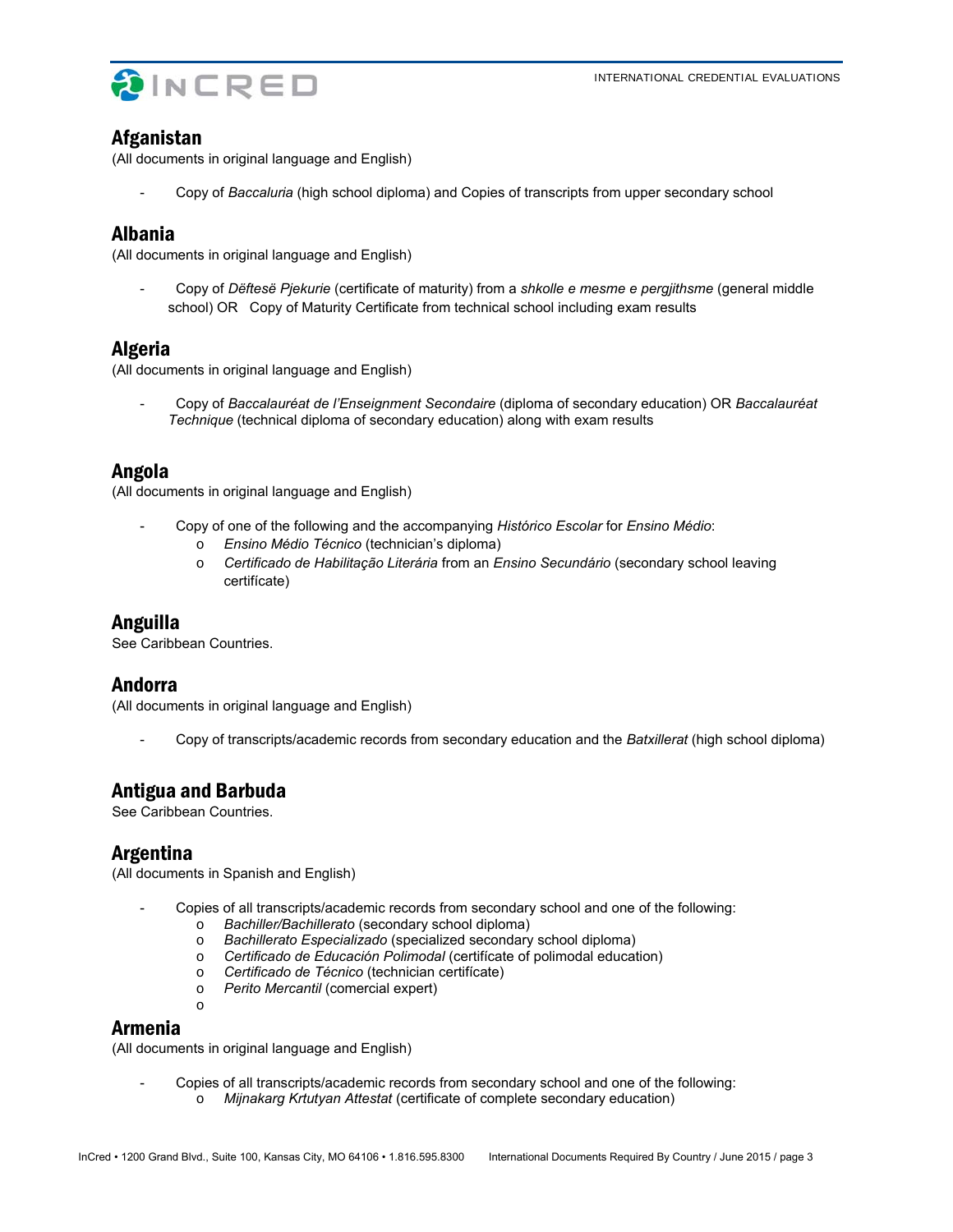

- o *Hasunutian Vkaiakan* (certificate of maturity)
- o *Krtser Masnaget* (junior specialist) of middle professional education

#### Aruba

(All documents in original language and English)

- Copy of all transcripts/academic records from secondary education and one of the following:
	- o HAVO/*Diploma Hoger Algemeen Voortgezet Onderwijs* (diploma of senior secondary education) o VWO/*Diploma Voorbereidend Wetenschappelijk Onderwijs* (diploma of university preparatory education)
	- o MBO/*Diploma Middelbaar Beroepsonderwijs* (diploma of intermediate vocational education)

#### Australia

- Copy of one of the following (state/territory specific):
	- o Australian Capital Territory: Australian Capital Territory Year 12 Certificate and results
	- o New South Wales: Higher School Certificate and NSW Record of Achievement
	- o Northern Territory: Northern Territory Certificate of Education and Northern Territory Record of Achievement
	- o Queensland: Queensland Senior Certificate and Queensland Senior Statement
	- o South Australia: South Australian Certificate of Education and South Australian Record of Achievement
	- o Tasmania: Tasmanian Certificate of Education and Tasmanian Statement of Marks
	- o Victoria: Victorian Certificate of Education/VCE and VCE Statement of Results
	- o Western Australia: Western Australia Certificate of Education/WACE and WACE Statement of Results

### Austria

(All documents in German and English)

- Copy of transcripts/academic records from secondary education and one of the following including exam results:
	- o *Reifeprüfungszeugnis*, referred to as the *Matura* or *Reifezeugnis* (maturity certificate)
	- o *Zeugnis über die Berufsreifeprüfung*, or *Berufsreifeprüfungszeugnis* (vocational maturity certificate)
	- o *Reife- und Diplomprüfungszeugnis* (maturity certificate and diploma)
	- o *Abschlussprüfungszeugnis der berufsbildende mittlere Schule*-also called *Fachschule* (certificate of completion of intermediate vocational school)

### **Azerbaijan**

(All documents in original language and English)

- Copies of one of the following including corresponding exam results:
	- o Certificate of Complete Secondary Education from a professional lyceum general education track
	- o Certificate of Complete Secondary Education from a professional lyceum in a vocational/technical track
	- o Junior Specialist from a technical secondary school

### Bahamas, The

See Caribbean Countries.

### Bahrain

(All documents in Arabic and English)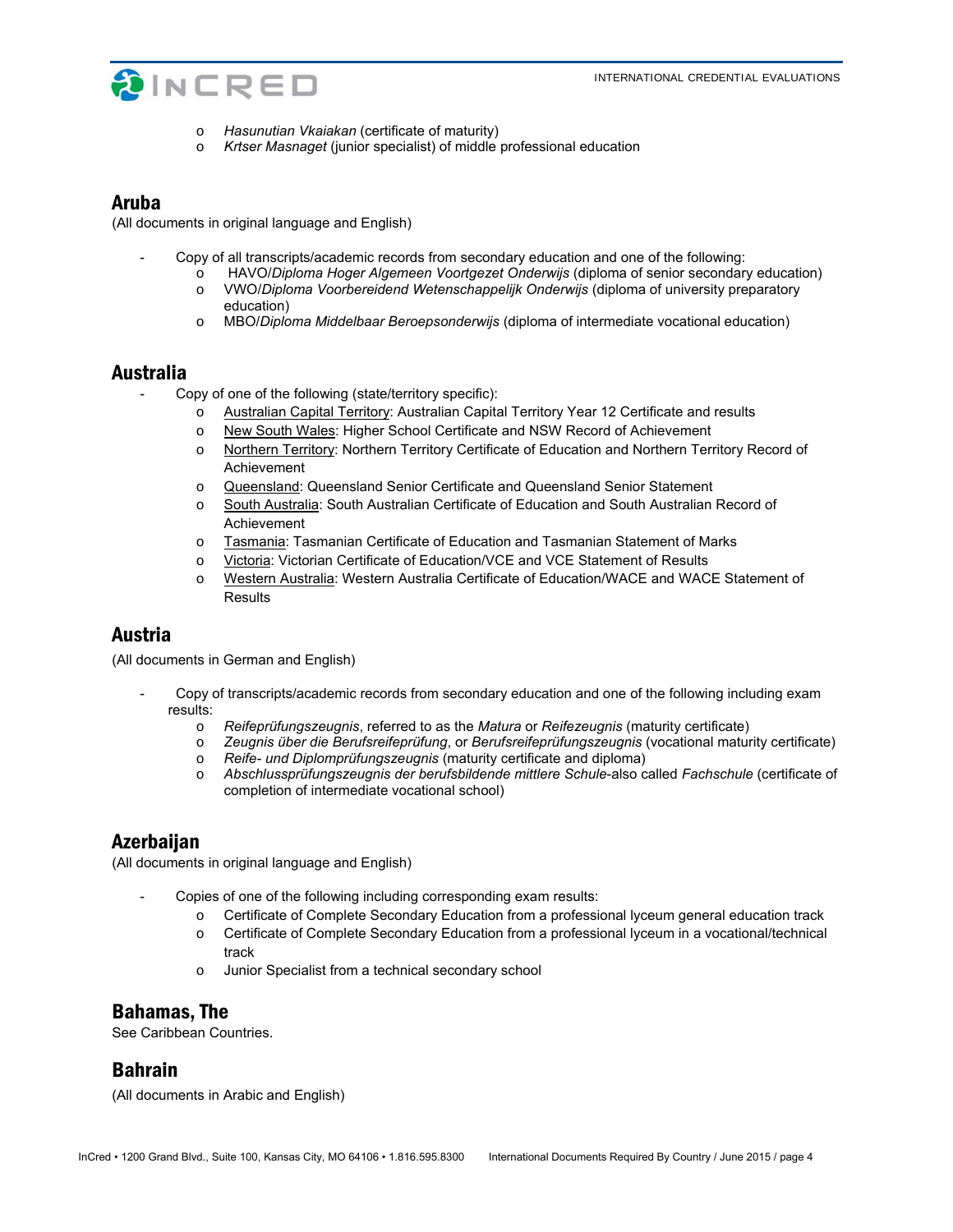

- Copies of The *Tawjahiya* Secondary School Certificate (academic or vocational/industrial track) and accompanying exam results

# Bangladesh

(All documents in original language and English)

- Copy of Higher Secondary School Certificate or Diploma in Technology along with accompanying exam results

# Barbados

See Caribbean Countries.

### Belarus

(All documents in original language and English)

- Copy of transcripts/academic records from secondary school and one of the following and corresponding exam results:
	- o *Attestat o Srednom Obrazavanii* (diploma of secondary education) from a *gimnazia*/*lyceum* (gymnasium/academic secondary school)
	- o *Attestat o Srednom Spetsialnom Obrazovanii* (diploma of specialized secondary education) from a *technikum* (four years)
	- o Diploma of Vocational Education from a Vocational School

# Belgium

(All documents in original language and English)

- Copy of transcripts/academic records from secondary school and one of the following:
	- o *Certificat d'Enseignement Secondaire Supérieur*/CESS (certificate of higher secondary education) including final marks for each year
	- o *Diploma von Hoger Secundaire Onderwijs* (previously *Getuigschrift van Hoger Secundaire Onderwijs*) [diploma of higher secondary education (previously certificate of higher secondary education)] including *Examen* 2 marks for each year
	- o *Certificat de Qualification 6* (Wallonia) (orientation certificate)
	- o *Getuigschrift 6* (Flanders) (certificate)
	- o *Abschlusszeugnis der Oberstufe des Sekundarunterrichts* (leaving certificate of the higher level of secondary instruction)
	- o *Diploma van Secundair Onderwijs* (Diploma of Secondary Education in the Flemish System)

# Belize

See Caribbean Countries.

# Benin

(All documents in French and English)

- Copy of one of the following including corresponding exam results:
	- o *Baccalauréat de ľEnseignement Secondaire* (diploma of secondary education)
		- o *Baccalauréat de ľEnseignement Secondaire Technique* (diploma of secondary educationtechnical)
		- o *Diplôme de Technicien Industriel*/*DTI* (industrial/technical diploma)

# Bermuda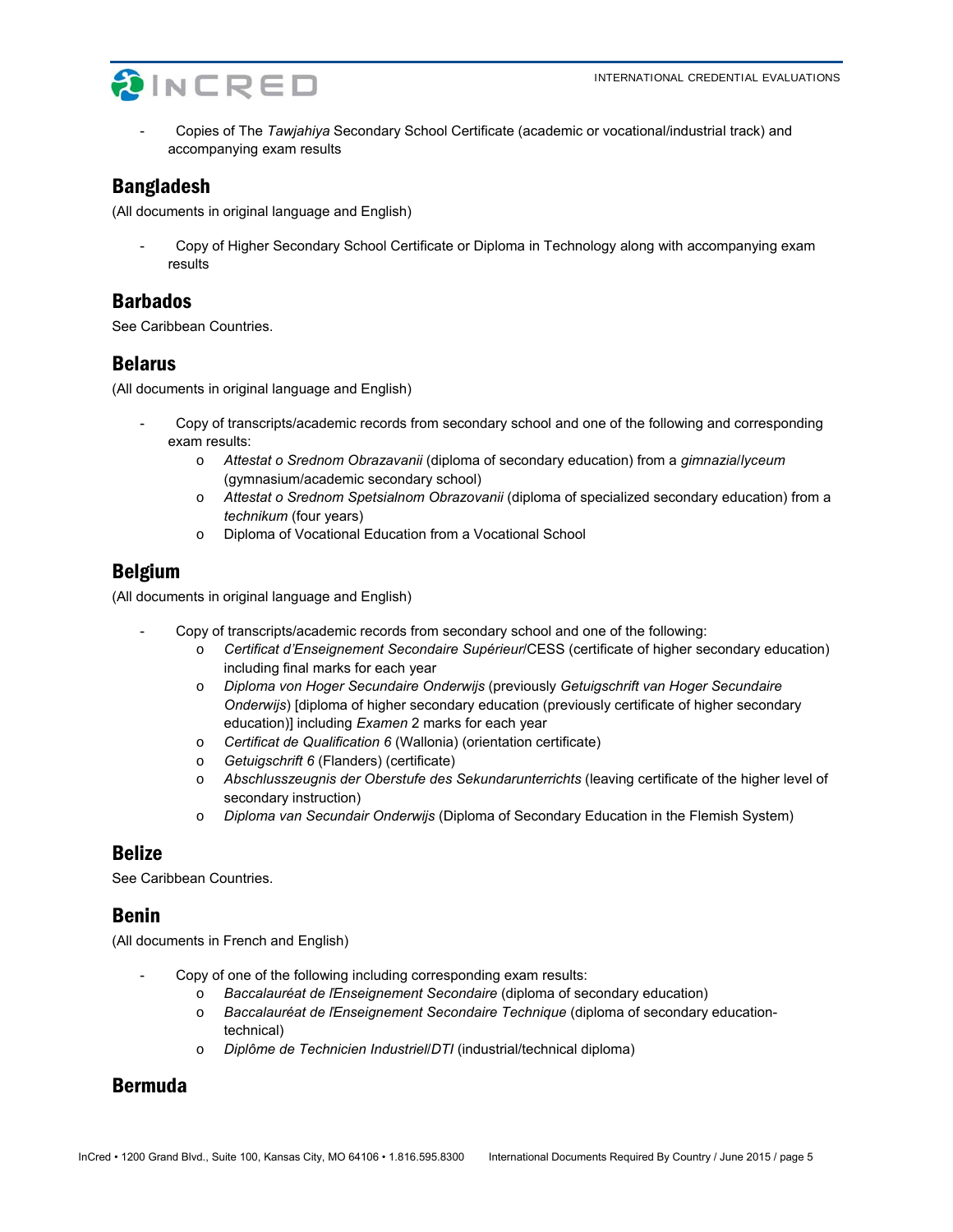

- Copy of Bermuda School Certificate/BSC or Copy of IGCSE certificates

# Bolivia

(All documents in Spanish and English)

- Copy of *Bachiller en Humanidades* (high school diploma in humanities) or *Bachillerato Técnico* (technical high school diploma)
- Copy of transcripts/academic records for all years of secondary school

### Bosnia and Herzegovina

(All documents in original language and English)

- Copy of one of the following and corresponding exam results:
	- o *Svjedocanstvo Svjedodzba o Zavrsnom Ispitu (IV Stepen)* (certificate of final examination level IV)
	- o *Svjedodzba o Zavrsenom Obrazovanju (IV Stepen)* (certificate of final examination level V l)

### Botswana

- Copy of Botswana General Certificate of Secondary Education and secondary transcripts/academic records

### Brazil

(All documents in Portuguese and English)

- Copy of *Histórico Escolar* for three years (four for technical degrees) of *Ensino Médio* and one of the following:
	- o *Certificado de Conclusão de Ensino Médio* (certificate of completion of secondary education)
	- o *Certificado de Conclusão de Ensino Médio Supletivo* (high school equivalency diploma)
	- o *Certificado de Técnico de Nível Médio* (technical high school diploma)
	- o *Diploma de Professor do Ensino Primário* (primary school teacher diploma)

# British Virgin Islands

See Caribbean Countries.

### Brunei

- Copy of transcripts/academic records from secondary school and any of the following:
	- o Brunei-Cambridge Ordinary exam certificate
	- o Brunei-Cambridge Advanced Level exam certificate
	- o National Vocational Certificate (NVC)
	- o National Trade Certificate Grade 3 (NTC3)

# Bulgaria

(All documents in original language and English)

- Copy of one of the following and corresponding exam results:
	- o *Diploma za Zavarsheno Sredno Obrazavanie* (diploma of completion of secondary education) from a four or five year program only at *gimnazia/sredno obshtoo obrazovatelno uchilishte* (gymnasium/academic secondary school)
	- o *Diploma za Zavarsheno Sredno Obrazovanie* (diploma of completed secondary education) from a three-year program or from a four-year *tekhnikum*
	- o *Kvalifikatsiran Rabotnik* (qualified worker)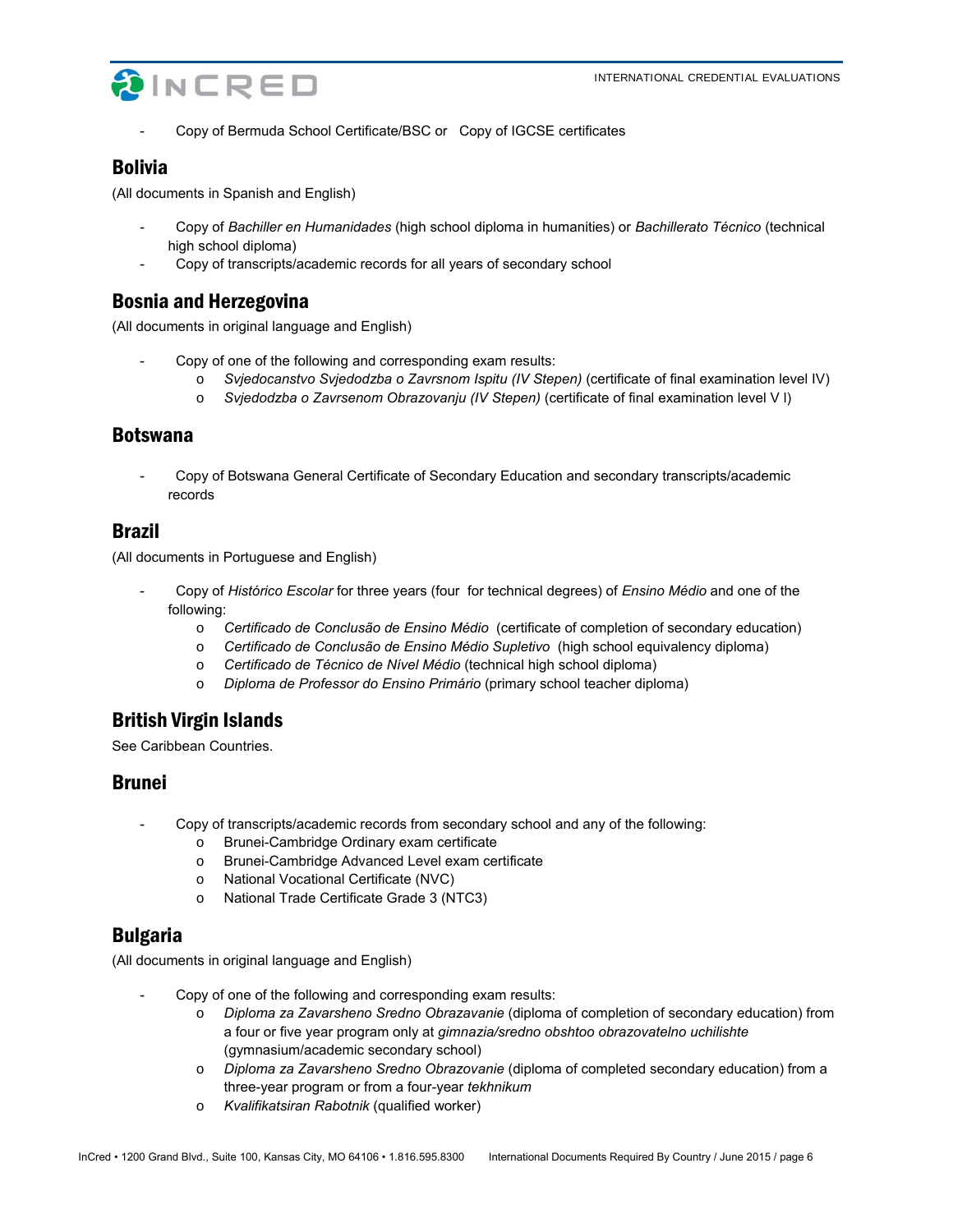

### Burkina Faso

(All documents in French and English)

- Copy of transcripts/academic records from secondary school and one of the following including corresponding exam results:
	- o *Baccalauréat* (secondary school diploma)
	- o *Diplome de Bachelier de l'Enseignement du Second Degre* (diploma of secondary education)
	- o *Baccalauréat Technique* (technical secondary school diploma)

#### Burundi

(All documents in French and English)

- Copy of transcripts/academic records from secondary and one of the following including corresponding exam results:
	- o *Diplôme ďEtat* (state diploma)
	- o *Technicien A2* (A2 technician)

### Cambodia

(All documents in French and English)

- Copy of transcripts/academic records from secondary school and the *Baccalauréat* (secondary school diploma) including corresponding exam results

### Cameroon

(All documents in French and English)

- Copy of transcripts/academic records from secondary school and *Diplôme de Baccalauréat* including corresponding exam results or Cameroon GCE O-Level and A-Level exam certificates

### Canada

- Copy of transcripts/academic records from upper secondary school and one of the following (province/territory specific):
	- o Alberta: Alberta High School Diploma from the Ministry of Education that includes graduation statement and secondary school grades
	- o British Columbia: Copy of official Ministry of Education Transcript of Grades issued upon completion of secondary school (can also be ordered directly from the Ministry of Education's website). Note: Despite the timing of the release of the above documents, eligibility decisions cannot be released prior to the issuance of the Ministry of Education Transcript of Grades. The center will evaluate determinations as soon as the official document is received.
	- o Manitoba: High School Diploma or *Diplôme d'Études Secondaires*/DES and transcript (diploma of secondary education) in both English and French
	- o New Brunswick: New Brunswick High School Diploma and transcript (Anglophone or Francophone)
	- o Newfoundland and Labrador: Provincial High School Graduation Certificate and transcript
	- o Northwest Territories: Senior Secondary School Graduation Diploma and transcript
	- o Nova Scotia: Nova Scotia High School Graduation Diploma and transcript
	- o Nunavut: High School Graduation Diploma and transcript
	- o Ontario: Official school transcript that includes statement of completion for the Ontario Secondary School Diploma (OSSD)
	- o Prince Edward Island: Provincial Senior High School Graduation Certificate and transcript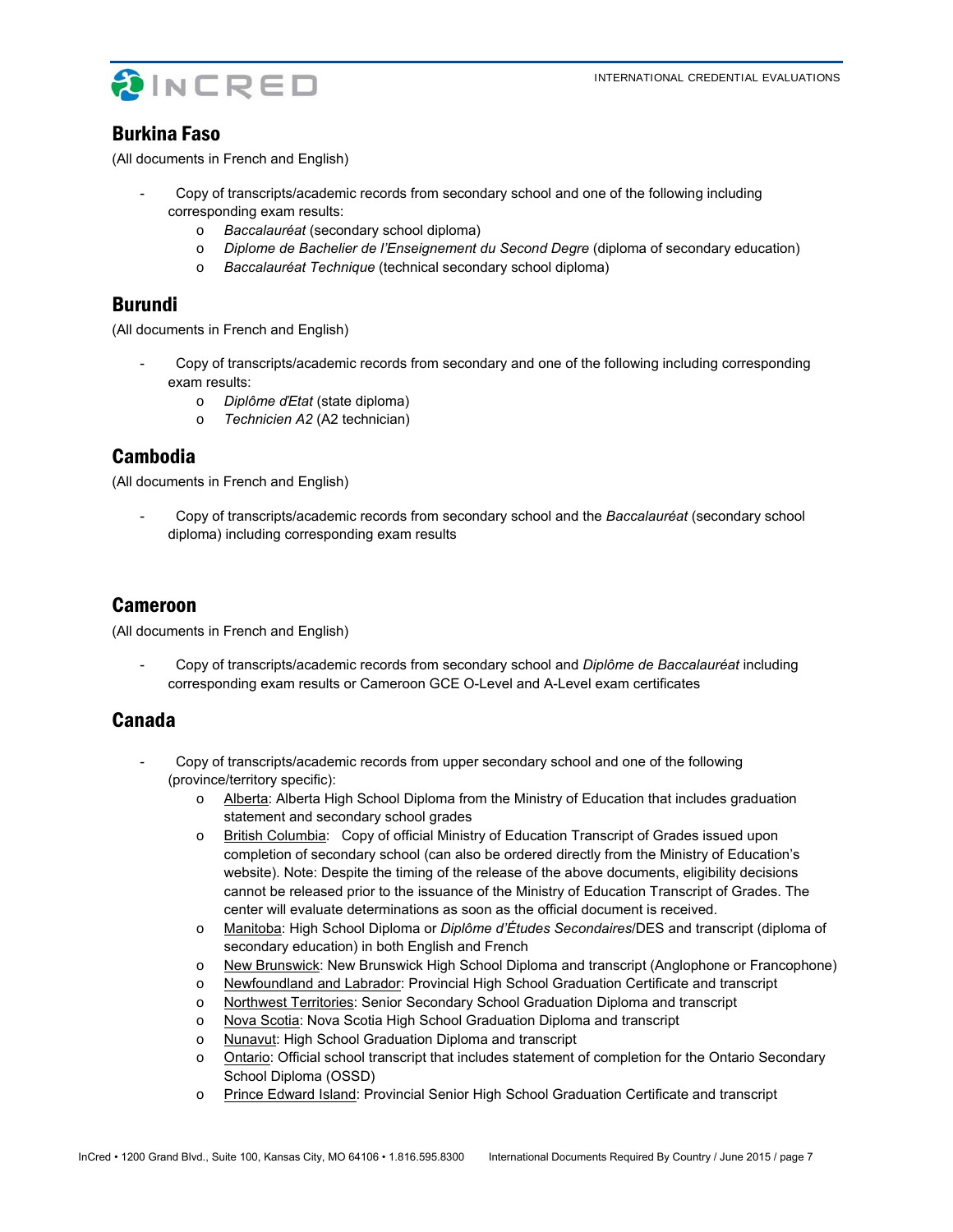

- o Quebec: Copy of all of the following earned:
	- *Diplôme d'Études Secondaires*/DES (secondary school diploma)
	- *Diplôme d'Études Professionnelles*/DEP (diploma of vocational studies)
	- *Attestation de Spécialisation Professionnelle*/ASP (attestation of vocational specialization)
	- *Attestation de Formation Professionnelle*/AFP (attestation of vocational education)
	- *Attestation d'Études Collegiales*/AEC (attestation of collegial studies) from a *College d'Enseignement Général et Professionnel*/ CEGEP
	- *Diplôme d'Études Collegiales*/DEC (diploma of collegial studies) from a *College d'Enseignement Général et Professionnel*/CEGEP
- o Saskatchewan: Official Transcript, issued by Saskatchewan Learning, showing the student has graduated
- o Yukon Territory: Yukon Certificate of Graduation and transcript

### Cape Verde Islands

(All documents in Portuguese and English)

- Copy of transcripts/academic records of secondary school and *Certificado da Habilitações Literárias* (certificate of literary qualifications)

#### Caribbean Countries (where CXC, CAPE, IGCSE or BGCSE exams are taken)

- Copy of transcript/academic records for secondary school and Copy of exam certificates for all of the following taken:
	- o CXC CSEC Caribbean Examinations Council Secondary Education Certificate
	- o CXC CAPE Caribbean Examination Council Advanced Proficiency Examinations
	- o GBCSE Bahamas General Certificate of Secondary Education
	- o IGCSE or GCSE International General Certificate of Secondary Education
	- o GCE O-Levels General Certificate of Education Ordinary Levels
	- o GCE A-Levels General Certificate of Education Advanced Levels
	- o AICE Advanced International Certificate of Education

NOTE: Exam results listed on documents other than official exam certificates issued from the examination bodies (or Copies of the official exam certificates) are not accepted.

#### Cayman Islands

See Caribbean Countries.

# Central African Republic

(All documents in French and English)

- Copy of transcripts/academic records from secondary school and one of the following including corresponding exam results:
	- o *Baccalauréat* (secondary school diploma)
	- o *Baccalauréat Technicien* (secondary school diploma- technical)
	- o *Certificat d'Aptitude Professionnelle* (CAP) (certificate of professional ability)

### Chad

(All documents in French and English)

- Copy of transcripts/academic records from secondary school and *Baccalauréat* (secondary school diploma) or *Baccalauréat Technicien* (secondary school diploma- technical) including corresponding exam results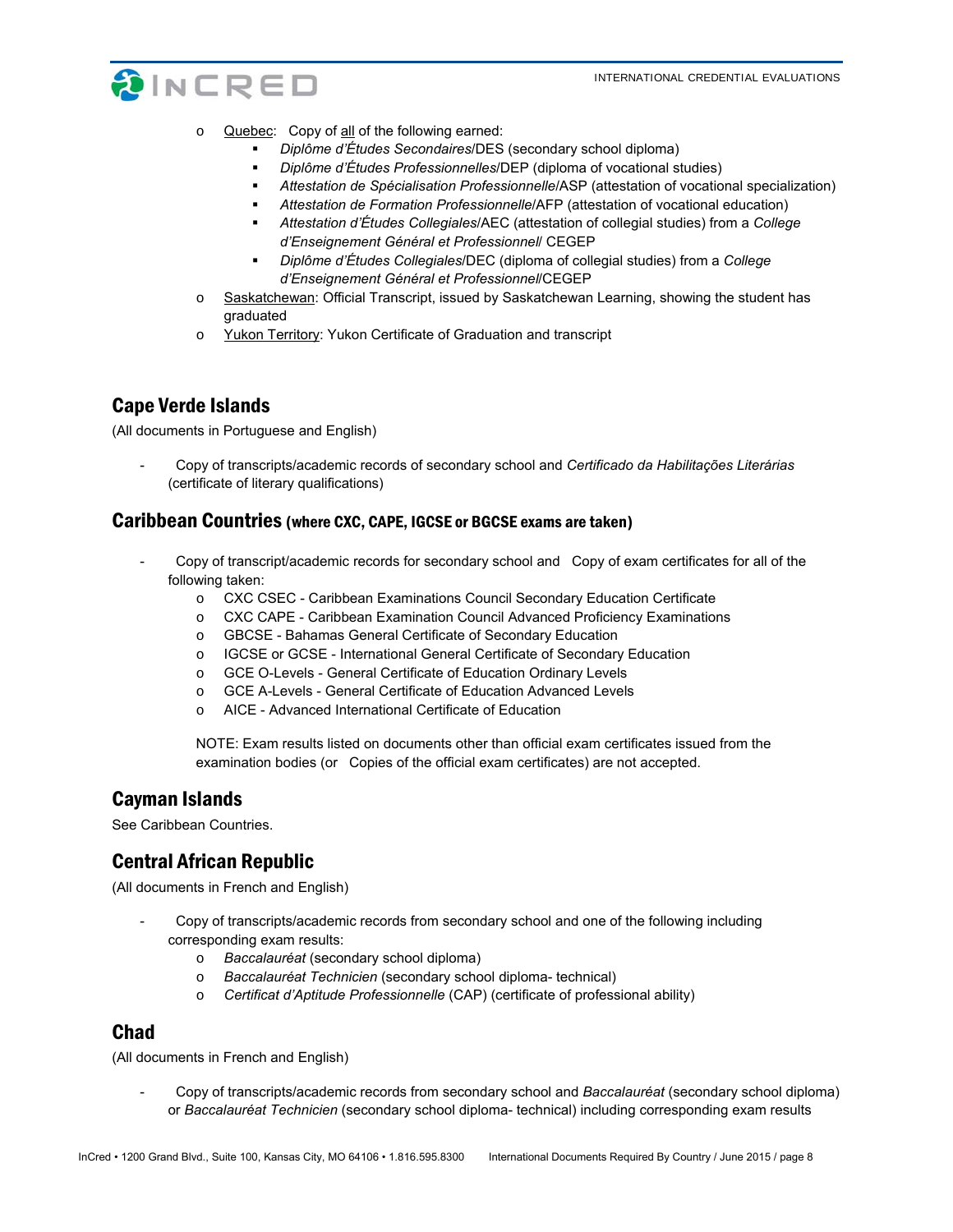

# Chile

(All documents in Spanish and English)

- Copy of *Certificado de Concentración de Calificaciones/Notas de Enseñanza Media* (academic record or grades) for each of the four years of upper secondary school and *Licencia de Educación Media/Licencia de Enseñanza Media* (certificate of secondary education) or *Licencia de Educación Media Tecnico-Profesional* (certificate of vocational secondary school)

# China, People's Republic of

(All documents in original language and English)

- Official CDGDC report/verification of all academic records and diplomas sent directly from the CDGDC agency (www.cdgdc.edu.cn)
	- Copy of transcripts/academic records from secondary school and one of the following:
		- o Graduation Certificate from a senior middle school
		- o Graduation Certificate from a senior (upper) vocational school
		- o Graduation Certificate from a specialized secondary school
		- o Graduation Certificate from a skilled workers school

# Colombia

(All documents in Spanish and English)

- Copy of transcripts/academic records of grades from two years of upper secondary school and one of the following:
	- o *Título de Bachiller Académico/Bachillerato* (high school diploma- academic)
	- o *Título de Bachiller Técnico/Comercial/Industrial* (high school diploma- technical/commercial)
	- o *Título de Bachiller Pedagógico* (teacher training diploma)
	- o *Titulo de Maestro* (teacher's diploma)

# Congo (Republic of Congo)

(All documents in French and English)

- Copy of transcripts/academic records of secondary school and one of the following including corresponding exam results:
	- o *Baccalauréat* (secondary school diploma)
	- o *Baccalauréat de Technicien* (secondary school diploma- technical)
	- o *Brevet de Technicien* (technician's certificate)

# Congo (Democratic Republic of Congo)

(All documents in French and English)

- Copy of transcripts/academic records of secondary school and the *Diplôme ďEtat ďEtudes Secondaires du Cycle Long* (state diploma of long cycle secondary studies) and corresponding exam results

# Costa Rica

(All documents in Spanish and English)

- Copy of transcripts/academic records from secondary school and one of the following:
	- o *Bachillerato/Bachiller en…* (secondary school diploma or diploma in specialized field)
	- o *Diploma de Conclusión de Estudios de Educación Diversificada* (diploma of conclusion of studies of diversified education)
	- o *Bachiller en Educación Media* (secondary school diploma)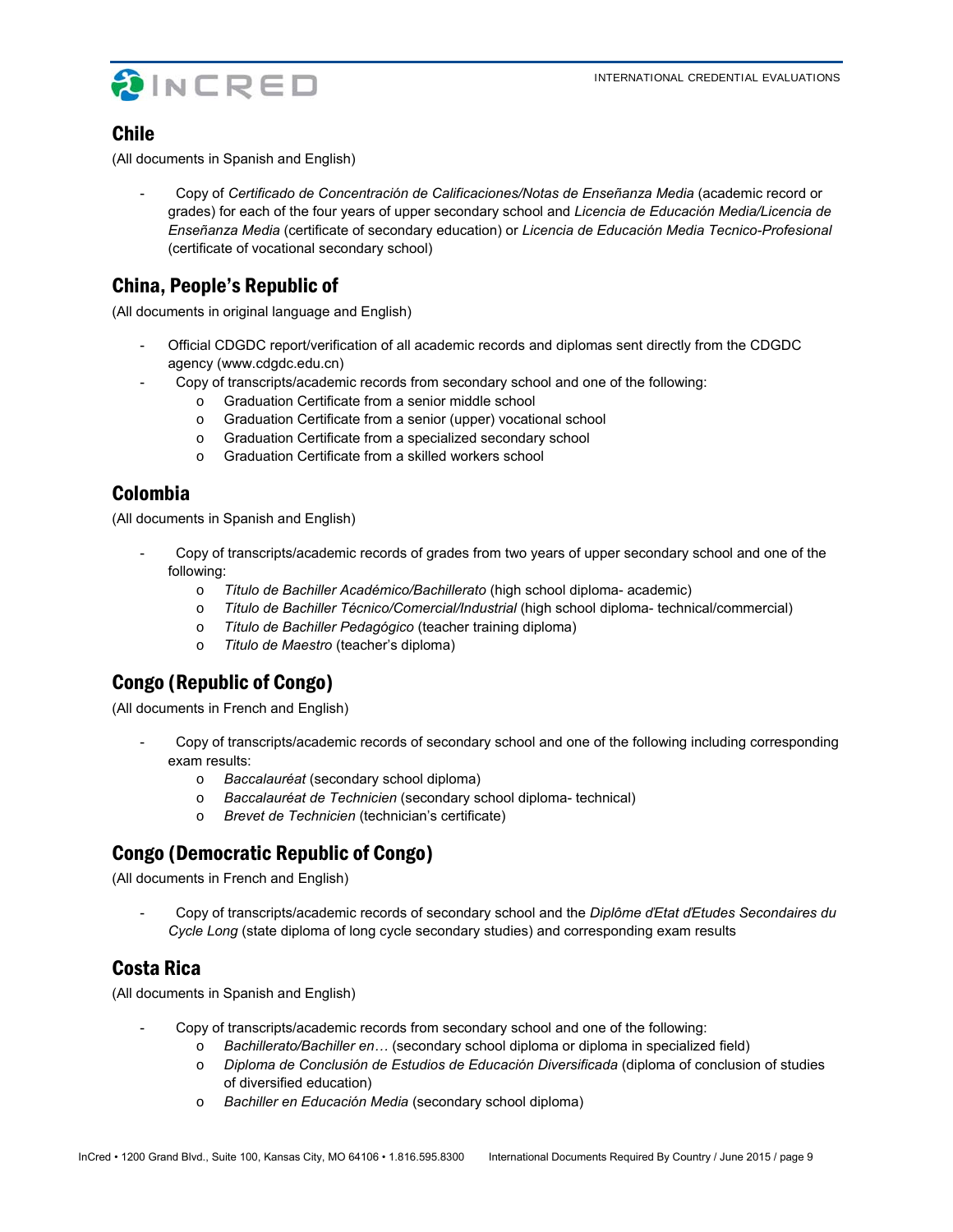

- o *Técnico en el Nivel Medio* (mid-level technician)
- o *Bachiller en la Enseñanza Media* (primary/middle teaching qualification)

# Cote D'Ivoire (Ivory Coast)

(All documents in French and English)

- Copy of transcripts/academic records from secondary school and one of the following including corresponding exam results:
	- o *Baccalauréat* (secondary school diploma)
	- o *Diplôme de Bachelier de ľEnseignement du Second Degré* (diploma of secondary education)
	- o *Baccalauréat de Technicien* (secondary school diploma- technical)

### Croatia

(All documents in original language and English)

- Copy of transcripts/academic records from secondary school and one of the following including corresponding exam results:
	- o *Svjedodžba o Završnom Ispitu* (certificate of final examination)
	- o *Svjedodžba o Završnom Srednjem Obrazovanju* (certificate of completion of secondary education)
	- o *Maturalna Svjedodžba* or *Matura* (maturity certificate)

# Cyprus

(All documents in original language and English)

- Copy of transcripts/academic records from secondary school and one of the following including corresponding exam results:
	- o *Apolyterion* (certificate of completion) from a *Lykion*, evening *gymnasia* or technical/vocational school
	- o *Pistopyitico isodinamias* (equivalency certificate) from students who attended a private upper secondary school
	- o *Lise Diplomasi* (secondary school diploma)
	- o *Diplomasi* (diploma) from a vocational school

# Czech Republic

(All documents in original language and English)

- Copy of transcripts/academic records from secondary school and the *Vysvedcení o Maturitní Zkousce* (maturity certificate) including corresponding exam results

### Cuba

(All documents in Spanish and English)

- Copy of transcripts/academic records from secondary school and one of the following:
	- o *Bachillerato* (secondary school diploma)
	- o *Técnico Medio* (mid-level technician)
	- o *Perito* (proficiency certificate)

### Denmark

(All documents in Danish and English)

- Copy of transcripts/academic records from secondary school and one of the following:
	- o *Bevis for Studentereksamen*/*STX* (upper secondary school leaving certificate)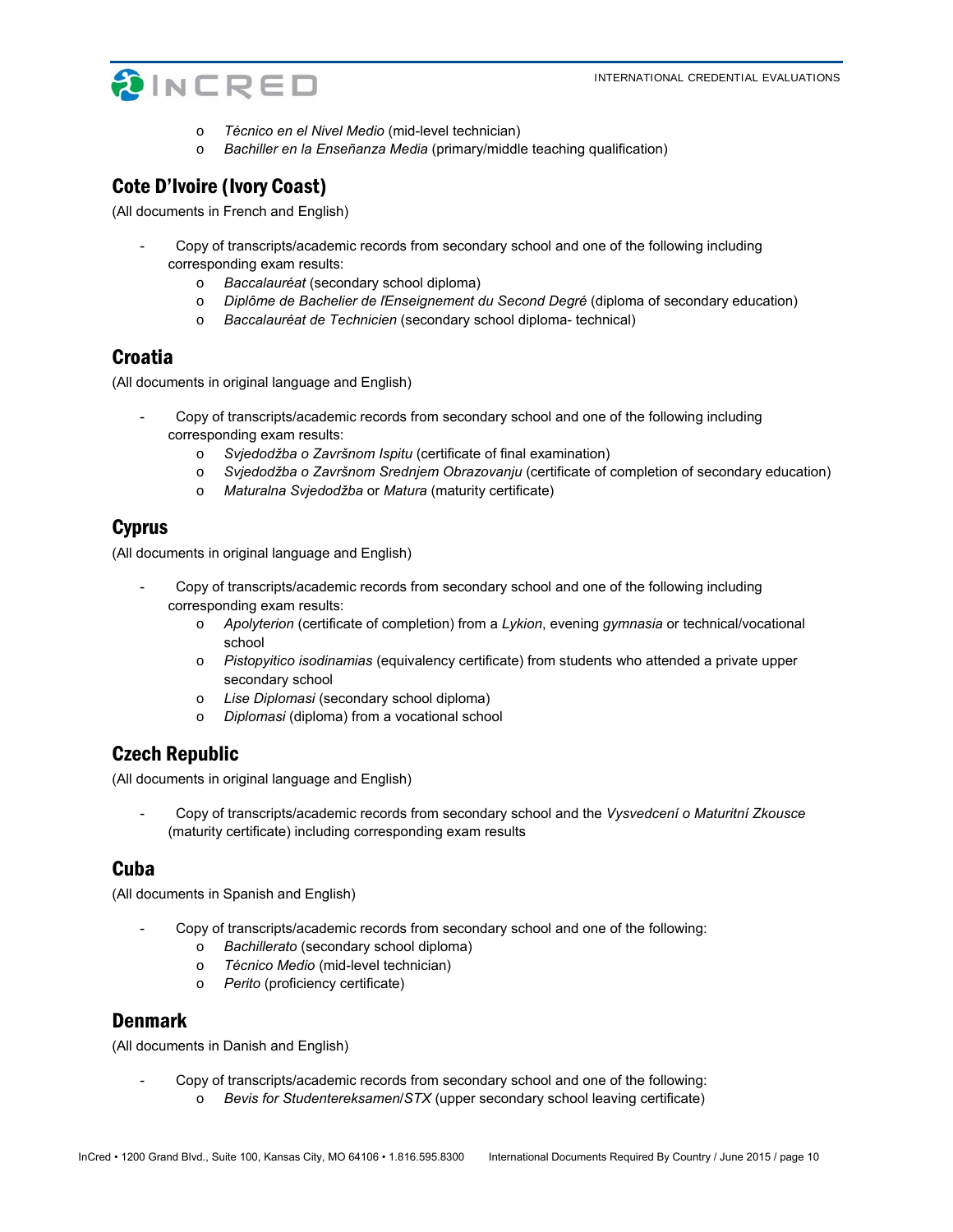

- o *Bevis for Højere Forberedelseseksamen*/*HF* (higher preparatory certificate)
- o *Højere Handelseksamen*/*HHX* (higher commercial certificate)
- o *Højere Teknisk Eksamen*/*HTX* (higher technical certificate)

#### Dominica

See Caribbean Countries.

### Dominican Republic

(All documents in Spanish and English)

- Copy of *Certificado de Escolaridad* issued by the Ministry of Education (*Ministerio de Educación*) and one of the following:
	- o *Bachiller/Bachillerato* (high school diploma)
	- o *Bachiller/Bachillerato General* (general high school diploma)
	- o *Bachiller/Bachillerato Técnico-Profesional* (vocational high school diploma)
	- o *Bachiller/Bachillerato* with a specialization, e.g. *Ciencias y Letras* (specialized high school diploma)
	- o *Maestro Normal/Maestro Normal Primario* (primary school teacher's diploma)
	- o *Perito* (proficiency diploma)

### Ecuador

(All documents in Spanish and English)

- Copy of the *Certificado de Promoción* for each of the three years of upper secondary school and one of the following:
	- o *Bachillerato* with a specialization, e.g. *Humanidades Ciencias* (specialized high school diploma)
	- o *Bachillerato Técnico/Commercial* (high school diploma- technical/commercial)

# Egypt

(All documents in Arabic and English)

- Copy of transcripts/academic records from secondary school and one of the following:
	- o Certificate of Completion of General Secondary Education
	- o *Al-Azhar* Secondary Education Certificate
	- o Certificate of Completion of General Secondary Education (*shehaadat itmaam el-diraasa elthaanawiya el-'aama*) (arts track)
	- o *Al-Azhar* Secondary Education Certificate (arts track)
	- o Technical Secondary School Diploma in Commercial Preparation
	- o Technical Secondary School Diploma in Agricultural Preparation
	- o Technical Secondary School Diploma in Industrial Preparation
	- o Armed Forces Vocational Training Diploma
	- o Teacher's Diploma

# El Salvador

(All documents in Spanish and English)

- Copy of transcripts/academic records from secondary school and one of the following:
	- o *Bachiller/Bachillerato Académico* (high school diploma- academic)
	- o *Bachiller General* (general high school diploma)
	- o *Bachiller en Comercio y Administración* (high school diploma- commercial)
	- o *Bachiller Industrial* (high school diploma- industrial)
	- o *Bachillerato Vocational* (high school diploma- vocational)
	- o *Diploma de Educación Media* (diploma of secondary education)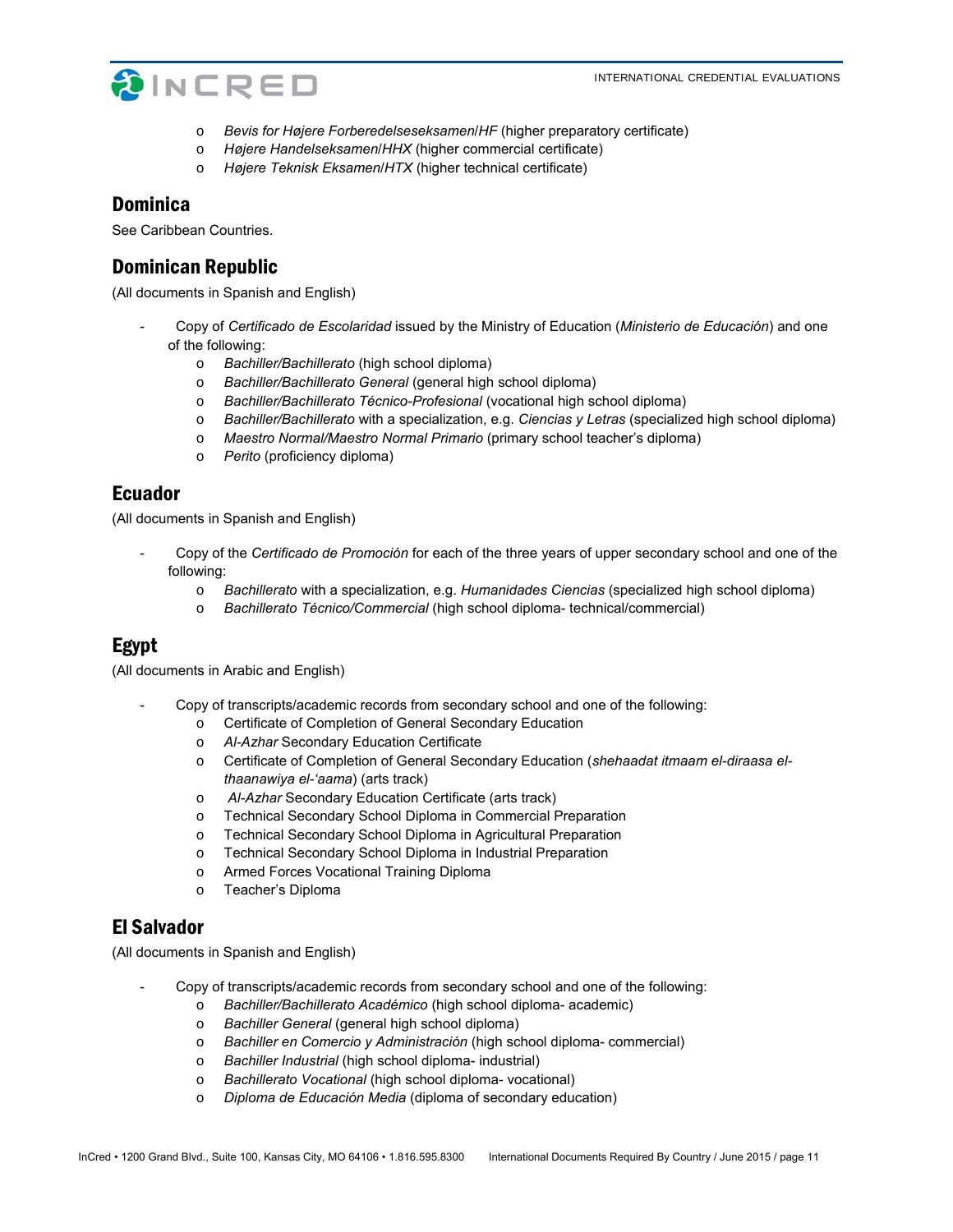

# England

- Copies of exam certificates for all of the following examinations attempted:
	- o GCSE General Certificate of Secondary Education
	- o IGCSE International General Certificate of Secondary Education
	- o Intermediate GNVQ General National Vocational Qualification
	- o Higher Education Diploma
	- o AVCE Advanced Certificate of Vocational Education (formerly Advanced GNVQ)
	- o GCE AS-Level General Certificate of Education at Advanced Subsidiary Level
	- o GCE A-Level General Certificate of Education at Advanced Level
	- o BTEC Business and Technology Education Council Awards, Certificates, and Diplomas
	- o Cambridge Pre-University Diploma

NOTE: Exam results listed on documents other than official exam certificates issued from the examination bodies (or Copies of the official exam certificates) are not accepted. Provisional results slips are only acceptable in the case that an official certificate has not yet been issued.

### Eritrea

(All documents in original language and English)

- Copy of transcripts/academic records from secondary school and The Eritrean Secondary Education Certificate Examination (ESECE) from a general senior secondary school program

# Estonia

(All documents in original language and English)

- Copy of transcripts/academic records from secondary school and one of the following:
	- o *Gumnaasiumi Loputunnistus* (upper secondary school leaving certificate) including both the *Hinneteleht* (supplement) and the *Riigieksamitunnistus* (national exam)
	- o *Loputunnistus Pohihariduse Basil Kutsekeskhariduse Omandamise Kohta* (certificate on acquiring vocational secondary education based on basic education)

# Ethiopia

(All documents in original language and English)

- Copy of transcripts/academic records from secondary school and one of the following:
	- o Ethiopian University Entrance Examination Certificate
	- o Ethiopian General Education Certificate Examination
	- o Ethiopian Higher Education Entrance Examination including the corresponding exam results

### European Baccalaureate

Official baccalaureate Diploma and corresponding results

### Falkland Islands

See England.

#### Faroe Islands

See Denmark.

Fiji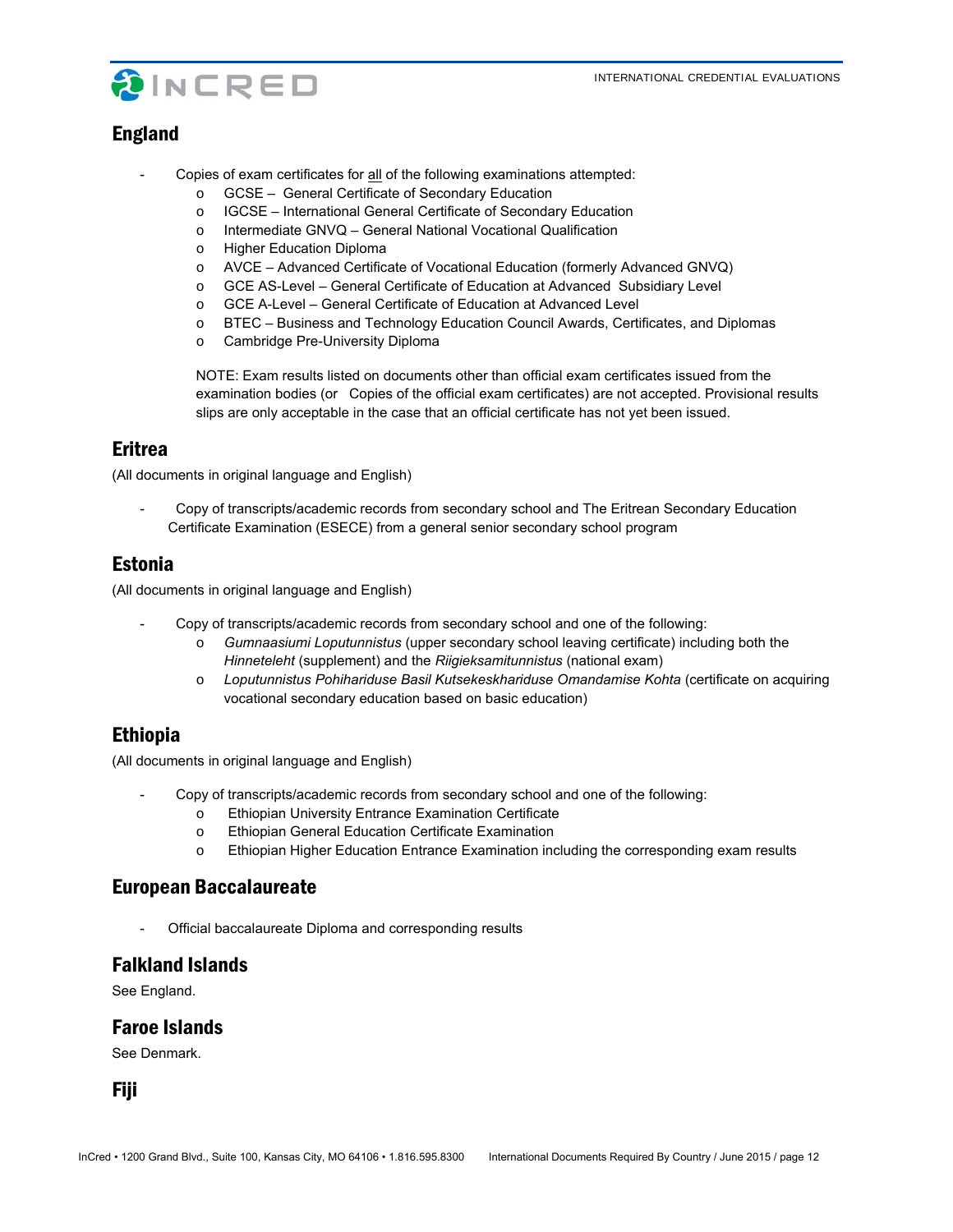

Copy of transcripts/academic records from secondary school and the Fiji School Leaving Certificate with corresponding results

# Finland

(All documents in Finnish and English)

- Copy transcripts/academic records from secondary school and of one of the following:
	- o *Lukion Päästötodistus* (secondary school leaving certificate)
	- o *Ylioppilastutkintotodistus* (matriculation examination certificate)
	- o *Teknikko* (technician) or *Teknillisen Koulun Päästötodistus* (vocational secondary school diploma)
	- o *Ammatillinen Perustutkinto* (initial vocational qualification)

# France

(All documents in French and English)

- Copy of academic records/transcripts from secondary school and one of the following including corresponding exam results (Relève de Notes):
	- o *Diplôme de Bachelier de l'Enseignement du Second Degré* (diploma of secondary education)
	- o *Diplôme de Baccalauréat de l'Enseignement Secondaire* (diploma of secondary education)
	- o *Diplôme de Baccalauréat Général* (diploma of general secondary education)
	- o *Diplôme de Baccalauréat de Technicien/Diplôme de Baccalauréat Technologique* (diploma of technical secondary education)
	- o *Diplôme de Baccalauréat Professionnel* (diploma of professional secondary education)
	- o *Brevet de Technicien* (technician's certificate)
	- o *Certificat de Fin d'Études Secondaires* (certificate of completion of secondary studies)
	- o *Diplôme D'Accès aux Etudes Universitaires* (diploma of access to university studies)

# French Guiana

See France.

# French Polynesia

See France.

# Gabon

(All documents in French and English)

- Copy of one of the following including corresponding exam results (Relève de Notes):
	- o *Baccalauréat* (diploma of secondary education)
	- o *Baccalauréat de Technique* (diploma of technical secondary education)

# Gambia, The

- Copy of transcripts/academic records from secondary school and a Copy of the West African Senior School Certificate Examination (WASSCE)
- Official WAEC scratch card PIN, serial number and exam details (month and year) must be purchased and provided in addition to a Copy of the WASSCE exam certificate

# Georgia

(All documents in original language and English)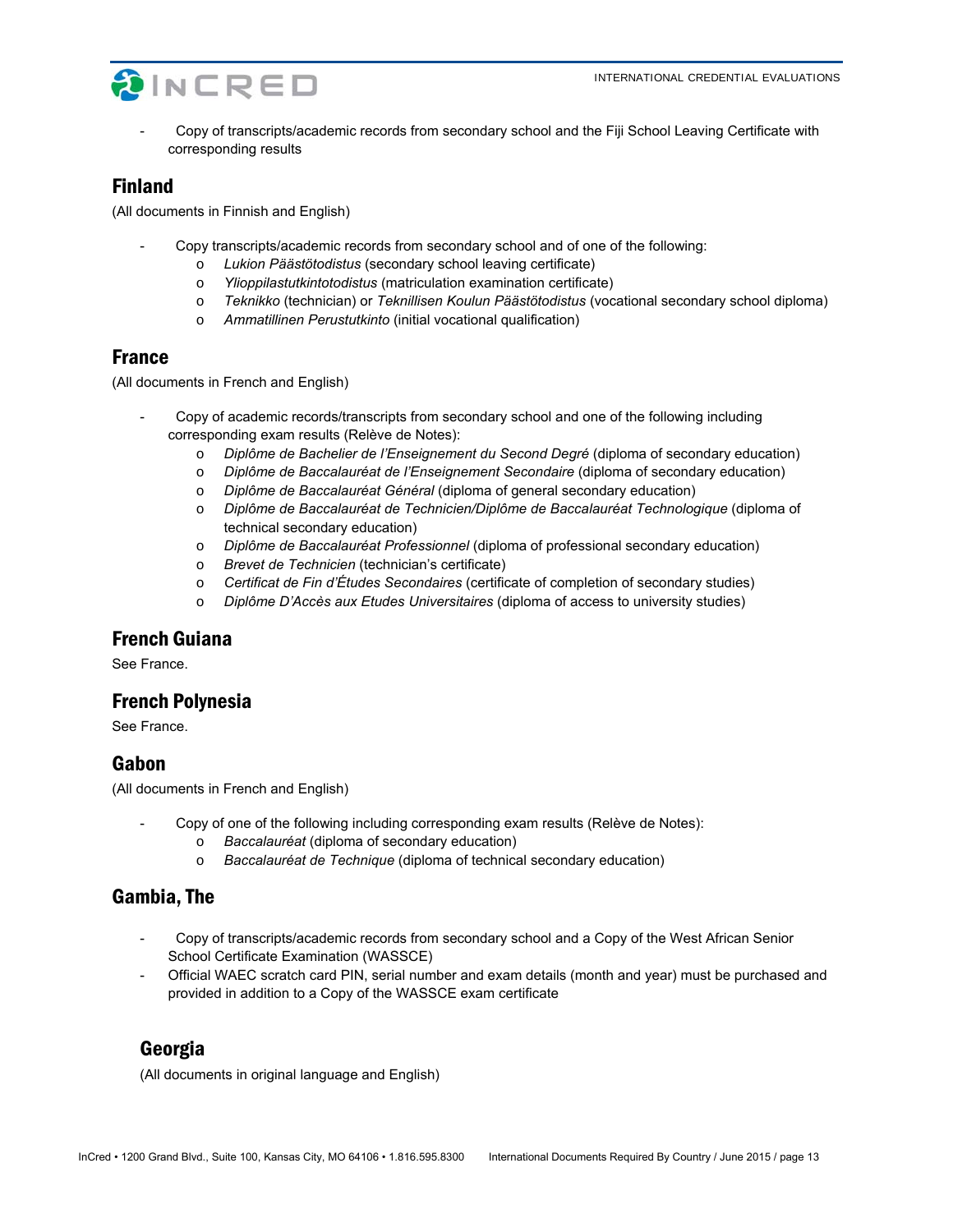

- Copy of transcripts/academic records from secondary school and one of the following including corresponding exam results:
	- o *Sashualo Skolis Atesti* (secondary school certificate)
	- o *Sashualo Specialuri Sastsavleblis Diplomi* (diploma from special secondary school)
	- o *Sashualo Ganatlebis Atestati* (certificate of secondary school education)
	- o *Prophesiul-Teknikuri Sastsavleblis Diplomi* (diploma from vocational-technical school)
	- o *Prophesiul-Teknikuri Sastsavleblis Diplomi Danartit* (diploma from vocational-technical school with supplement)

#### Germany

(All documents in German and English)

- Copy of one of the following including corresponding exam results:
	- o *Zeugnis der Allgemeinen Hochschulreife* (certificate of general higher educational maturity), referred to as the *Abitur*
	- o *Zeugnis der Fachgebundenen Hochschulreife* (certificate of subject-restricted higher educational maturity)
	- o *Zeugnis der Fachhochschulreife* (certificate of maturity for a university of applied sciences)
	- o *Abschlusszeugnis* (completion certificate) from a *Fachschule* (technical school)
	- o *Abschlusszeugnis* (completion certificate) from a *Berufsfachschule* (vocational technical school)
	- o *Zeugnis* (certificate) from a *Krankenpflegeschule* (nursing school), *Schule für technische Assistenten in der Medizin* (school for medical technical assistants), *Schule für Physiotherapeuten* (school for physical therapists) or other medical paraprofessional school qualifications

#### Ghana

- Copy of transcripts/academic records from secondary school and a Copy of the West African Senior School Certificate Examination (WASSCE) or the West African Examinations Council Senior Secondary School Certificate (SSSCE)
- Official WAEC scratch card PIN, serial number and exam details (month and year) must be purchased and provided in addition to a Copy of the documents above

# Gibraltar

See England.

#### **Greece**

(All documents in Greek and English)

- Copy of transcripts/academic records from secondary school and one of the following including corresponding exam results:
	- o *Apolytirio Eniaiou Lykeiou* (upper secondary school certificate)
	- o *Technika Epangelmatika Ekpedeftiria* (TEE) Level 3 Certificate- technical/vocational school

### Greenland

See Denmark.

#### Grenada

See Caribbean Countries.

### Guadeloupe

See France.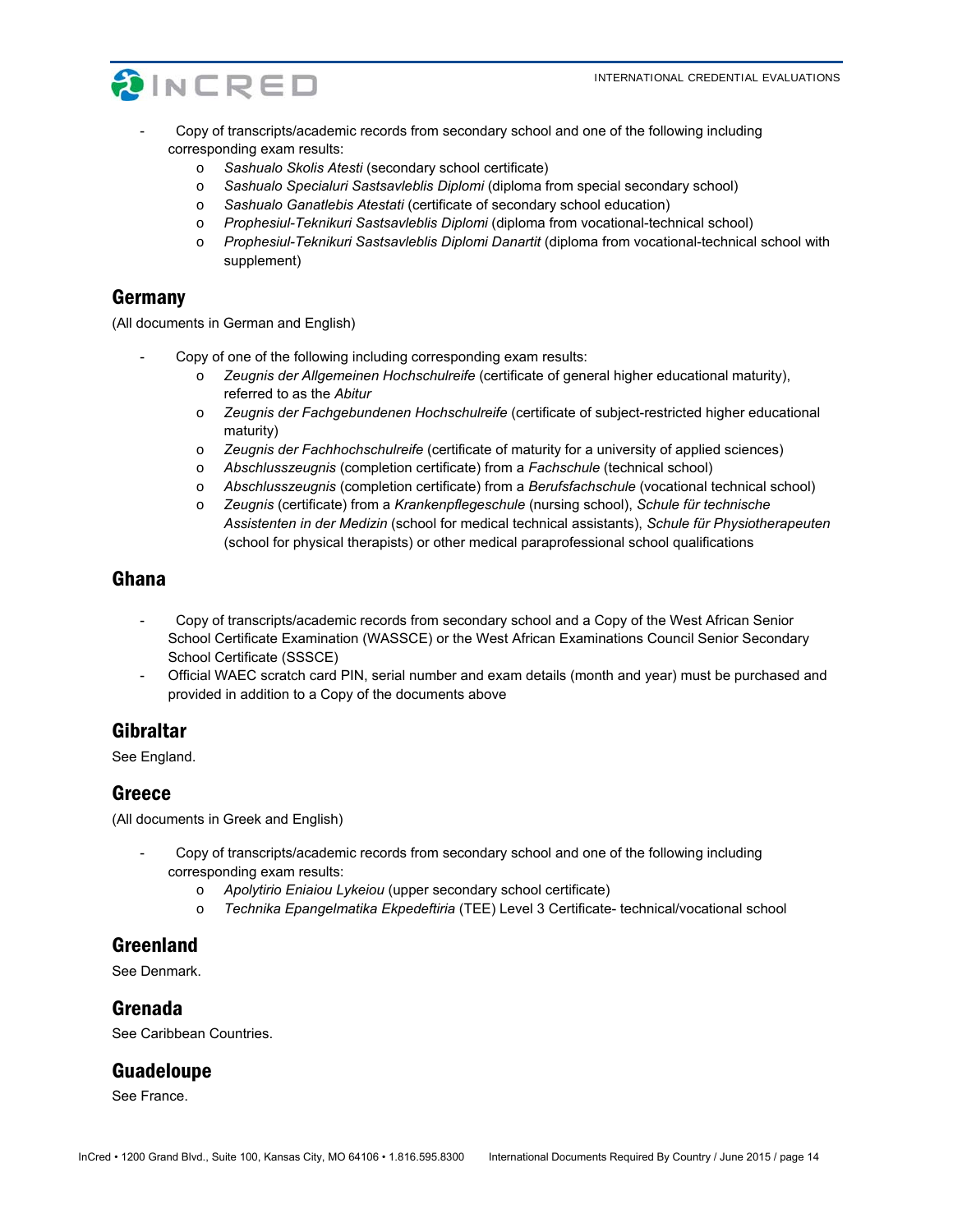

#### Guatemala

(All documents in Spanish and English)

- Copy of transcripts/academic records from secondary school and one of the following:
	- o *Bachillerato/Bachiller en Ciencias y Letras* (secondary school diploma in sciences and letters)
	- o *Perito Comercial, Industrial, Agrícola, Técnico* (proficiency certificate in a specialized field)
	- o *Maestro de Educación* (teacher's diploma)

### Guinea

(All documents in French and English)

- Copy of one of the following including corresponding exam results (*Relève de Notes*):
	- o *Baccalauréat Première Partie and Deuxième Partie* (secondary school diploma- first and second part)
	- o *Brevet d'Etudes Professionelles/BEO* (professional studies diploma)

### Guyana

See Caribbean Countries.

### Haiti

(All documents in French and English)

- Copy of one of the following including corresponding exam results (*Relève de Notes*) sent directly by the Ministry of Education:
	- o *Baccalauréat Deuxième Partie* (secondary school diploma- second part)
	- o *Baccalauréat I* (secondary leaving certificate- first part)
	- o *Baccalauréat* (secondary school leaving certificate)
	- o *Certificat de Fin d'Études Secondaires Classiques, Deuxième Partie* (certificate of completion of classical secondary studies, part two)
	- o *Brevet Superièur* (advanced certificate)
	- o *Diplôme de Technicien* (technician's diploma)
	- o *Diplôme d'Instituteur* (teacher's diploma)
	- o *Diplôme d'Enseignement Secondaire* (diploma of secondary instruction)
	- o *Diplôme de Fin d'Études Normales* (diploma of completion of studies)

#### Honduras

(All documents in Spanish and English)

- Copy of transcripts/academic records from secondary school and one of the following:
	- o *Bachillerato/Bachiller en Ciencias y Letras* (secondary school diploma in sciences and letters)
	- o *Bachiller en Administración de Empresas* (secondary school diploma- business administration)
	- o *Perito Mercantil y Contador Público/Contador Privado* (secondary school- accounting)
	- o *Bachiller en Ciencias Agricolas* (secondary school diploma- agriculture)
	- o *Bachiller Técnico Pecuario* or *Bachiller Técnico en….* (secondary school diploma in a specialized technical field)

### Hong Kong

(All documents in Chinese and English)

- Copy of transcripts/academic records from senior secondary school and one of the following:
	- o Hong Kong Certificate of Education Examination/HKCEE Academic or Technical
	- o Hong Kong Advanced Level Examination/HKALE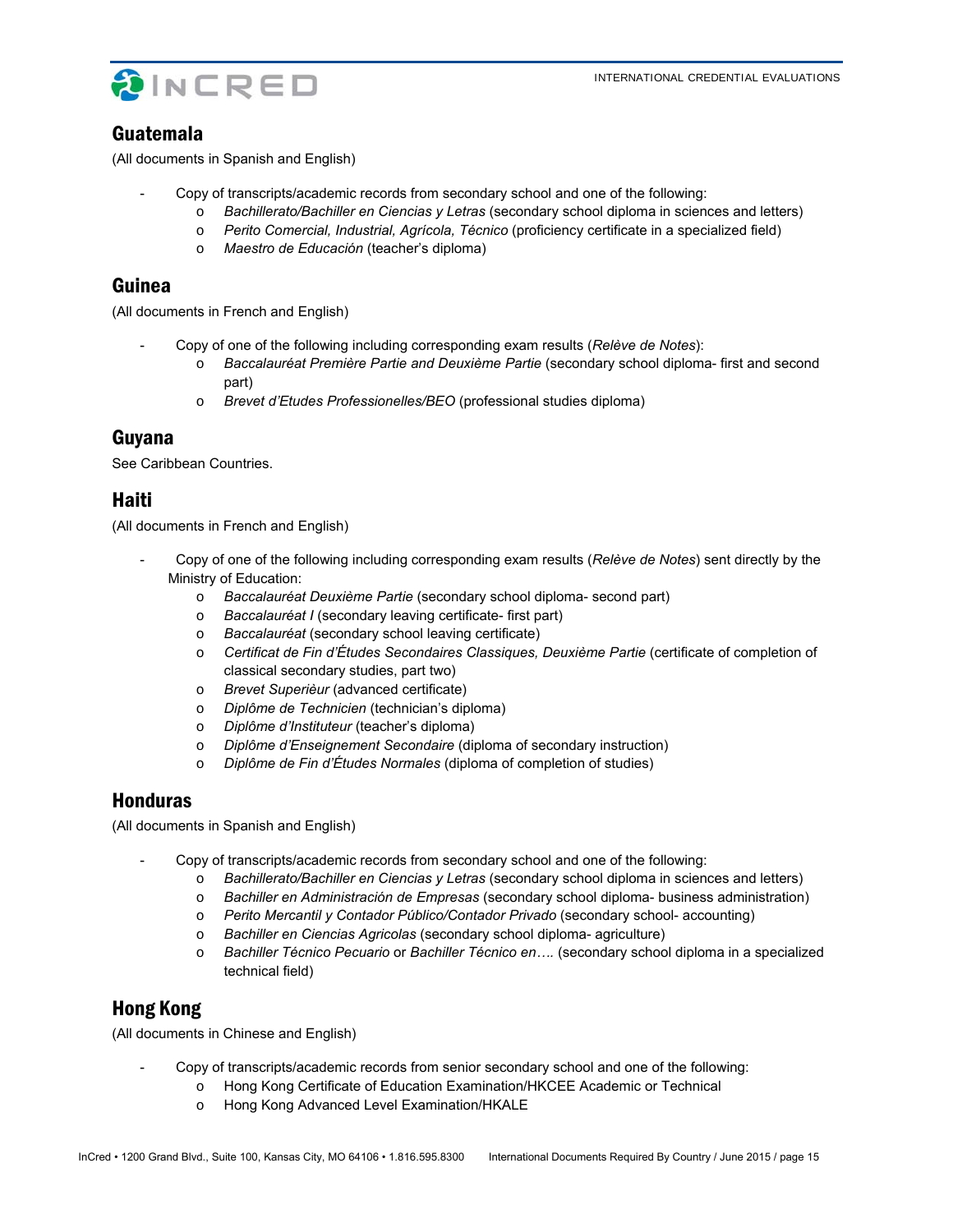

o Hong Kong Advanced Supplementary Level Examination/HKASLE

### Hungary

(All documents in Hungarian and English)

- Copy of transcripts/academic records from senior secondary school and one of the following:
	- o *Gimnáziumi Érettségi Bizonyítvány* (maturity certificate from gymnasium)
	- o *Szakközépiskolai Érettségi-Képesítö Bizonyítvány* (maturity certificate from technical secondary school)

### Iceland

(All documents in Icelandic and English)

- Copy of the *Stúdentspróf* (upper secondary school certificate) or *Sveinspróf* (technical secondary school certificate)

### India

(All documents in original language and English)

- Copy of transcripts/academic records from senior secondary school and one or more of the following:
	- o All India Senior School Certificate
	- o Higher Secondary Certificate
	- o Higher Secondary School Certificate
	- o Indian School Certificate
	- o Pre-University Certificate
	- o Senior Secondary School Certificate

# Indonesia

(All documents in Bahasa Indonesia and English)

- Copy of transcripts/academic records from upper secondary school and one of the following:
	- o *Surat Tanda Tamat Belajar-Sekolah Menengah Umum Tingkat Atas/STTB SMA* (certificate of completion of upper secondary school – general/academic)
	- o *Surat Tanda Tamat Belajar-MadrasahAliyah (Madrasah Menengah Tingkat Atas/STTB MA*  (certificate of completion of upper secondary school – Islamic general/academic)
	- o *Surat Tanda Tamat Belajar-Sekolah Menengah Ekonomi Atas/STTB SMEA* (certificate of completion of secondary school – commercial)
	- o *Surat Tanda Tamat Belajar-Sekolah Menengah Kejuruan/STTB SMK* (certificate of completion of upper secondary school – vocational)
	- o *Surat Tanda Tamat Belajar-SekolahMenengah Kesejahteran Keluarga/STTB SMKK* (certificate of completion of upper secondary school – home economics)
	- o *Surat Tanda Tamat Belajar-Sekolah Teknik Menengah/STTB STM* (certificate of completion of upper secondary school – technical)

# International Baccalaureate (IB)

- Copy of transcripts/academic records from upper secondary school and a Copy of the IB diploma with results/grades from IB examinations OR request the release of your online results from the International Baccalaureate to the NAIA Eligibility Center and notify the NAIA Eligibility Center so the online results can be retrieved.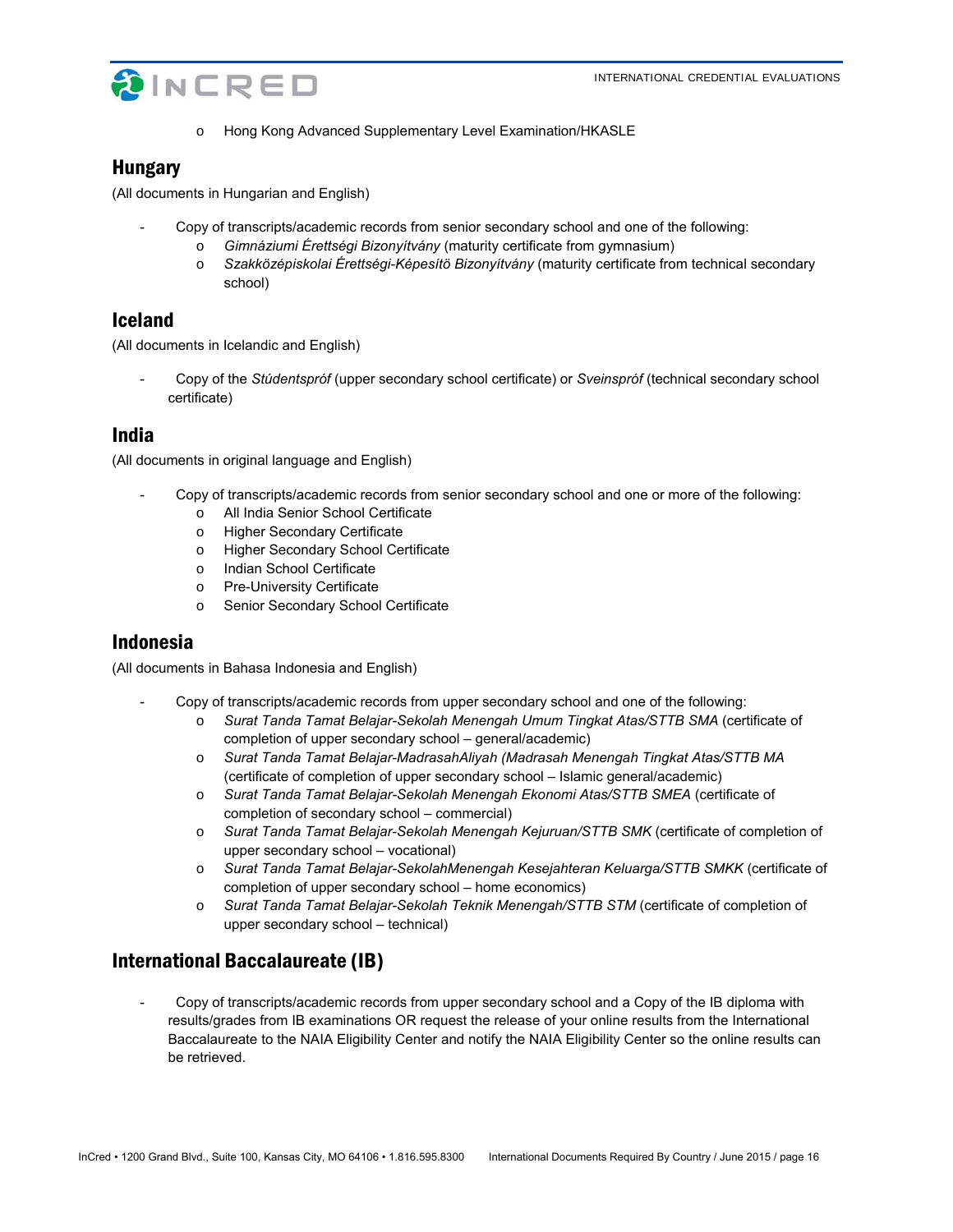



### Iran

(All documents in Farsi and English)

- Copy of transcripts/academic records from upper secondary school and one of the following:
	- o Pre-University Certificate
	- o Technician's Certificate
	- o *Metevaseth* (national high school diploma)

# Iraq

(All documents in Arabic and English)

- Copy of transcripts/academic records from upper secondary school and one of the following:
	- o *Adadiyah* (Sixth Form Baccalaureate)
	- o Certificate of Preparatory Studies
	- o Vocational Baccalaureate

# Ireland

(All documents in Gaelic and English)

- Copy of transcripts/academic records from upper secondary school and one of the following:
	- o *Ardteisméireacht* (leaving certificate)
	- o Senior Certificate
	- o Leaving Certificate (vocational or applied)

Note: Despite the timing of the release of the above documents, eligibility decisions cannot be released prior to the issuance of the Leaving Certificate. As soon as the Provisional Exam Results are issued in August the student's institution should forward a Copy.

# Isle of Man

See England.

### Israel

(All documents in Hebrew and English)

- Copy of transcripts/academic records from upper secondary school and one of the following:
	- o *Teudat Bagrut* (matriculation certificate)
	- o *Teudat Gemer Tichonit* (secondary school final diploma)
	- o *Teudat Hagamar Hatichonit* (certificate of completion of secondary studies)
	- o *Teudat Gemer Maslul Miktzoi Tichon-MASMAT* (final diploma of the secondary technological and vocational track)
	- o *Teudat Gemer Maslul Miktzoi Ragil-MASMAR* (final diploma of the regular secondary technological and vocational track)

# Italy

(All documents in Italian and English)

- Copy of one of the following including corresponding exam results:
	- o *Diploma di Esame di Stato Classica, Scientifico, Linguistica* (diploma of state examination classics, science, linguistics)
	- o *Diploma di Maturità Classica, Scientifico, Linguistica* (diploma of maturity classics, science, linguistics)
	- o *Attestato di Idoneità* (affidavit of equivalence)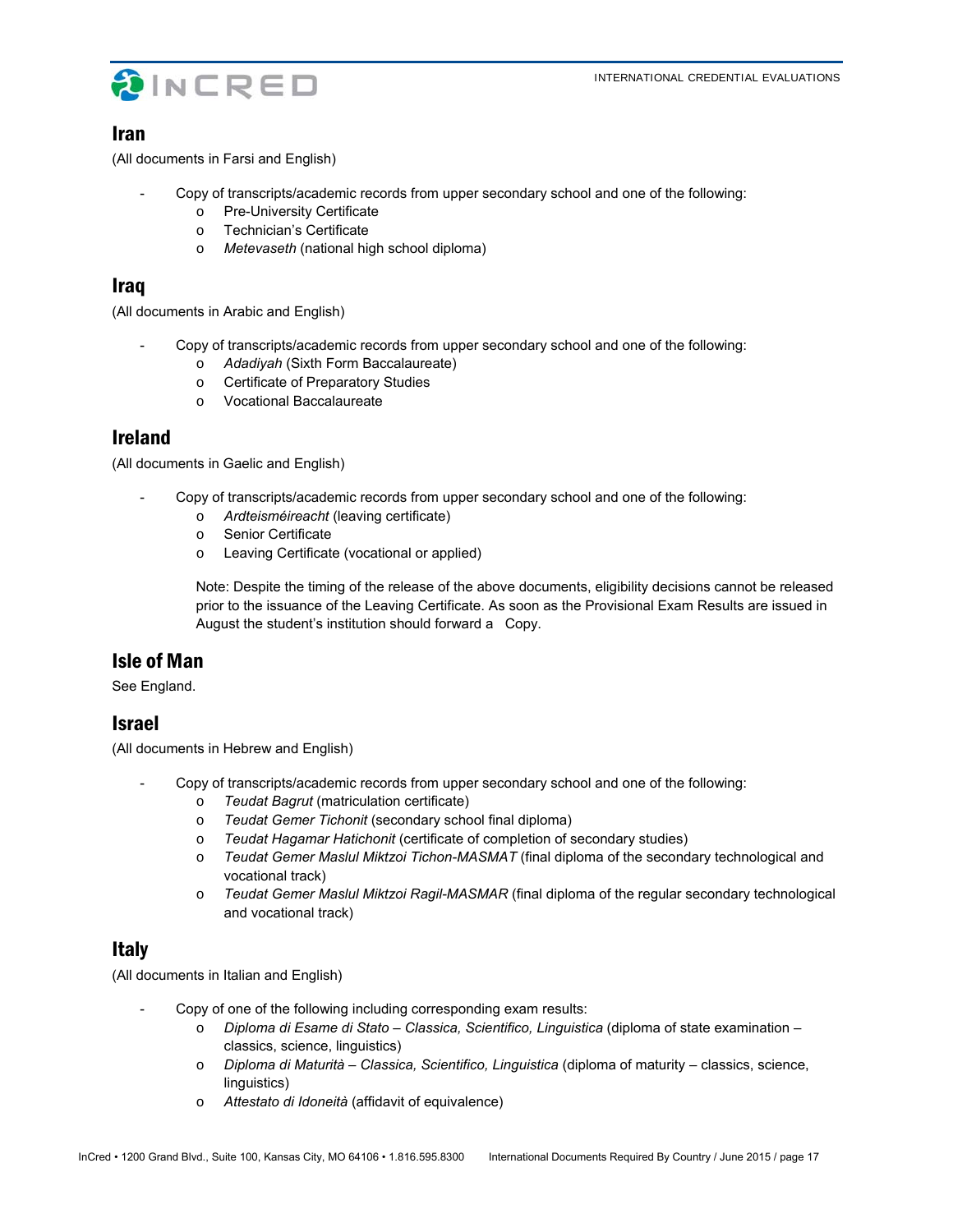

o *Diploma di Maturità* with a specialization (diploma of maturity with a specialization)

# **Jamaica**

See Caribbean Countries.

# Japan

(All documents in Japanese and English)

- Copy of transcripts/academic records from upper secondary school and the *Kotogakko Sotsugyo Shosho*  (upper secondary graduation certificate – academic or vocational)

# Jordan

(All documents in Arabic and English)

- Copy of transcripts/academic records from upper secondary school and the *Tawjihi* (general secondary education certificate) or Technical *Tawjihi* (technical secondary education certificate)

# Kazakhstan

(All documents in original language and English)

- Copy of transcripts/academic records from secondary school and one of the following including corresponding exam results:
	- o *Attestat o Srednem Obrazovanii* (certificate of completion of secondary education)
	- o *Diplom o Srednem Spetsialnom Obrazonavii* (diploma of secondary specialized/vocational/technical education)

# Kenya

- An official Kenya Certificate of Secondary Education (KCSE) "Statement of Examination Results" sent directly from the Kenya National Examinations Council (KNEC) to the NAIA Eligibility Center. Due to the processing time required by the KNEC, students from Kenya need to order this certificate many months in advance of seeking an eligibility determination.

# Kiribati

(All documents in original language and English)

- Copy of transcripts/academic records from upper secondary school and one or more of the following:
	- o Kiribati National Certificate
	- o Pacific Senior Secondary Certificate
	- o GCE O-Level examination certificates

# Korea, South (Rok)

(All documents in Korean and English)

- Copy of transcripts/academic records from secondary school and one of the following:
	- o *Immungye Kodung Hakkyo* (high school certificate)
	- o *Silop Kodung Hakkyo* (vocational high school certificate)

# Kosovo

See Serbia.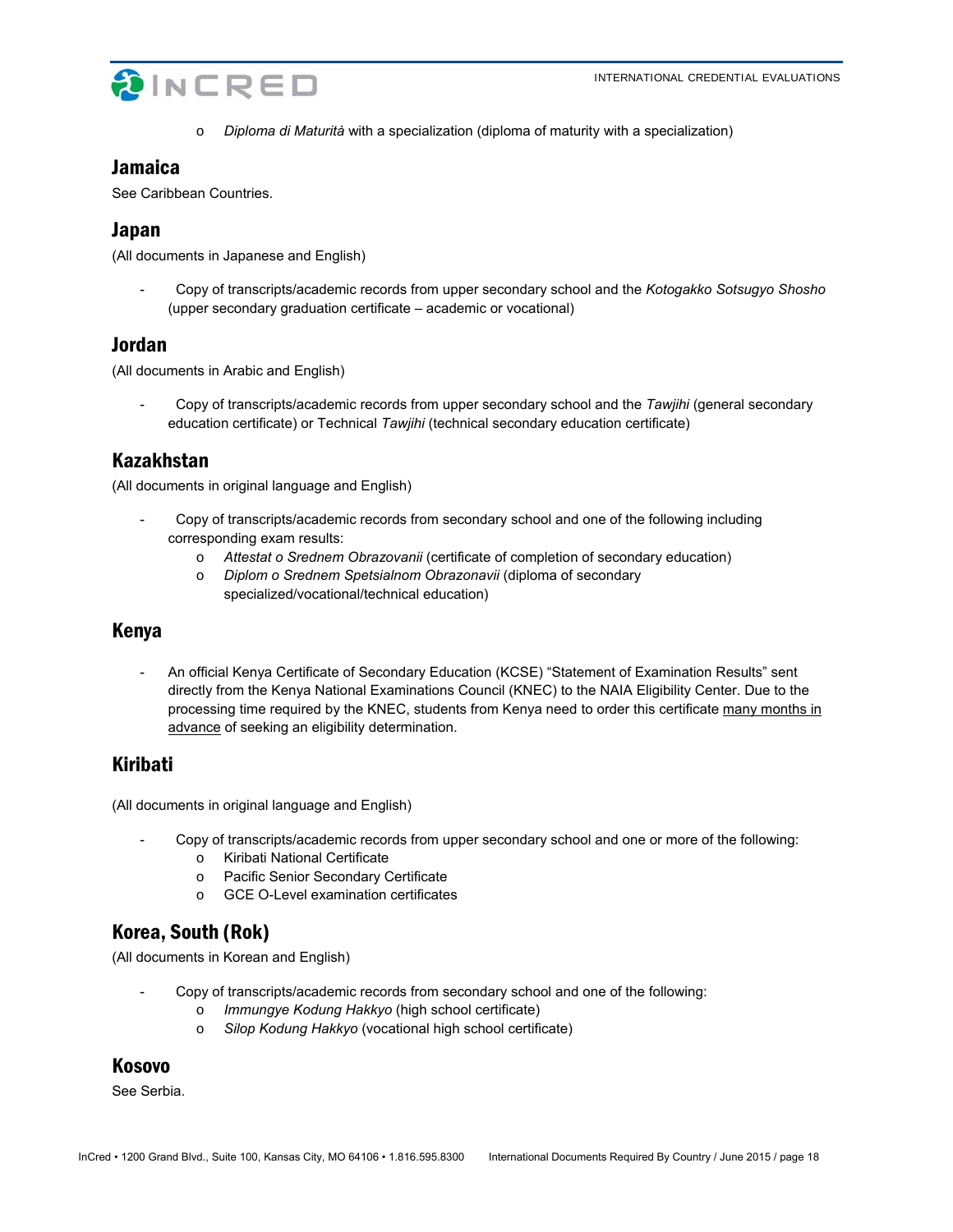

### Kuwait

(All documents in Arabic and English)

- Copy of transcripts/academic records from upper secondary school and a General Secondary Education Certificate from the science or arts track

# Kyrgyzstan

(All documents in original language and English)

- Copy of transcripts/academic records from secondary school and one of the following including corresponding exam results:
	- o *Attestat o Srednem Obshchem Obrazovanii* (certificate of completion of secondary education)
	- o *Diplom o Srednem Professionalnom Obrazonavii* (diploma of secondary vocational education)

### Laos

(All documents in original language and English)

- Copy of transcripts/academic records from upper secondary school and the *Baccalauréat II* (high school diploma) including corresponding exam results

# Latvia

(All documents in original language and English)

- Copy of transcripts/academic records from secondary school and one of the following including corresponding exam results:
	- o *Atestats par Visparejo Videjo Izglitibu* (certificate of general secondary education)
	- o *Diploms par Profesionalo Videjo Izglitibu* (diploma of vocational secondary education)

# Lebanon

(All documents in French and English)

- Copy of transcripts/academic records from secondary school and one of the following including corresponding exam results:
	- o *Baccalauréat Libanaise* (diploma of secondary education)
	- o *Attestation de Candidature* (attestation of candidacy for the diploma/*baccalauréat*)
	- o *Baccalauréat technique* (diploma of technical secondary education)
	- o *Baccalauréat d'enseignement* (teaching diploma)

# Lesotho

- Copy of transcripts/academic records from upper secondary school and the Cambridge Overseas School Certificate including corresponding exam results

# Liberia

- Copy of transcripts/academic records from secondary school and a Copy of the West African Senior School Certificate Examination (WASSCE)
- Official WAEC scratch card PIN, serial number and exam details (month and year) must be purchased and provided in addition to a Copy of the WASSCE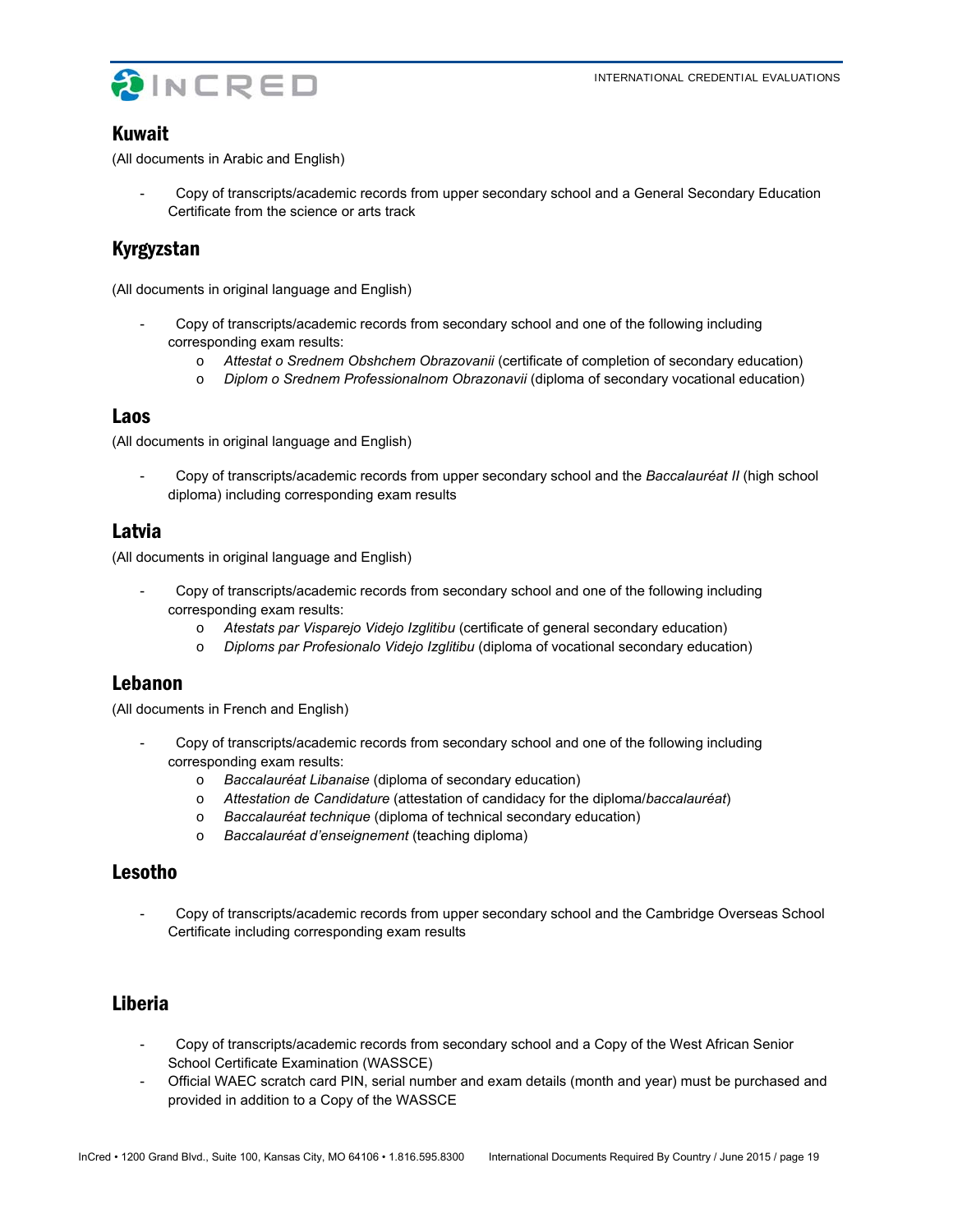

# Libya

(All documents in Arabic and English)

- Copy of transcripts/academic records from secondary school and one of the following including corresponding exam results:
	- o Intermediate Training Diploma
	- o Secondary Education Certificate
	- o Secondary Education Certificate from a teacher training program

### Lithuania

(All documents in original language and English)

- Copy of transcripts/academic records from secondary school and one of the following including corresponding exam results:
	- o *Brandos Atestatas* (maturity certificate)
	- o *Taikomuju Mokslu Vidurines Mokyklos Brandos Atestatas* (maturity certificate of applied sciences)

# Luxembourg

(All documents in original language and English)

- Copy of transcripts/academic records from secondary school and one of the following including corresponding exam results:
	- o *Certificat de CapacitéManuelle/CCM* (certificate of manual proficiency)
	- o *Certificate d'Aptitude Technique et Professionnelle/CATP* (certificate of technical and vocational proficiency)
	- o *Diplôme de Fin d'Etudes Secondaires* (secondary school diploma)
	- o *Diplôme de Fin d'Etudes Secondaires Techniques* (secondary school technical diploma)
	- o *Diplôme de Technicien* (technician diploma)

### Macau

(All documents in original language and English)

- Copy of transcripts/academic records from secondary school and one of the following including corresponding exam results:
	- o Senior Secondary Certificate
	- o Hong Kong Certificate of Education (HKCE)
	- o General Certificate of Education Ordinary Level (GCE O-Level) exam certificate

# Macedonia

(All documents in original language and English)

- Copy of transcripts/academic records from secondary school and one of the following including corresponding exam results:
	- o *Svidetelstvo za Zavrseno Sredno Obrazovanie* (certificate of completion of secondary education)
	- o *Svidetelstvo za Polozen Maturski Ispit* (maturity examination certificate)

### Madagascar

(All documents in French and English)

- Copy of transcripts/academic records from secondary school and one of the following including corresponding exam results:
	- o *Baccalauréat de l'Enseignement Secondaire* (secondary high school diploma)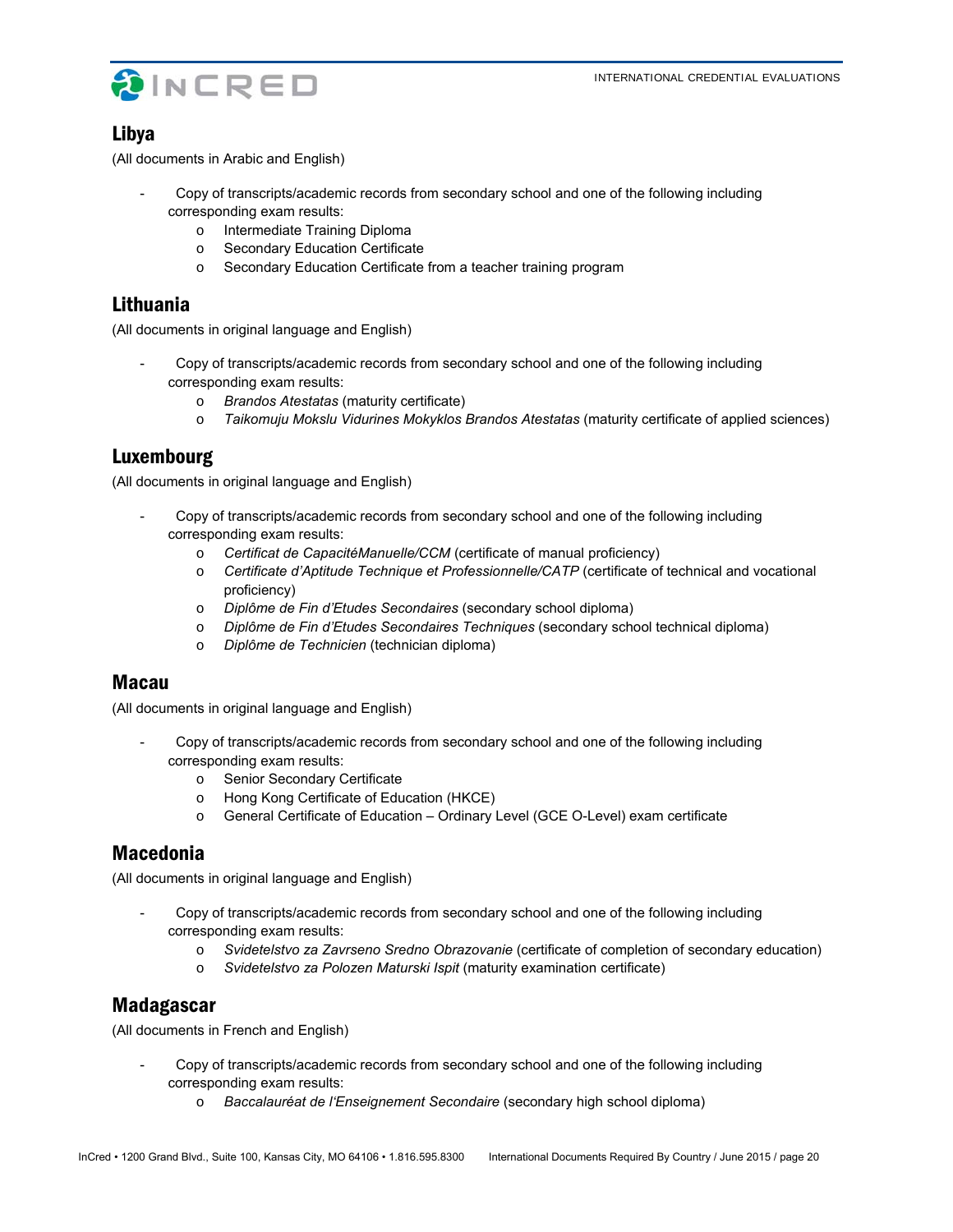

o *Baccalauréat de l'Enseignement Technique* (technical high school diploma)

### Malawi

- Copy of transcripts/academic records from upper secondary school and the Malawi School Certificate of Education (MSCE) or the Malawi General Certificate of Education, including corresponding exam results

### Malaysia

(All documents in original language and English)

- Copy of transcripts/academic records from secondary school and one of the following including corresponding exam results:
	- o *Sijil Pelajaran Malaysia/SPM* (certificate of education)
	- o *Sijil Tinggi Pelajaran Malaysia* (high school certificate)
	- o *Sijil Pelajaran Malaysia Vokesyenal* (certificate of education- vocational)
	- o United Examination Certificate for Independent Chinese Schools in Malaysia (UEC)

#### Maldives

- Copy of transcripts/academic records from secondary school and one or more of the following:
	- o Higher Secondary School Certificate (HSSC)
	- o International General Certificate of Secondary Education (IGCSE) exam certificate
	- o International General Certificate of Secondary Education Advanced Level (IGCSE A-Level) exam certificate

### Mali

(All documents in French and English)

- Copy of transcripts/academic records from secondary school and one of the following including corresponding exam results:
	- o *Baccalauréat Malien* (diploma of secondary education)
	- o *Diplôme des Etudes Normales Secondaires* (secondary teacher training diploma)
	- o *Baccalauréat Technique* (technical diploma of secondary education)
	- o *Diplôme de Technicien de Laboratoire* (lab technician diploma)
	- o *Diplôme d'Infirmier d'Etat* (state nursing diploma)
	- o *Diplôme de Sage-Femme D'Etat* (state midwife diploma)

# **Malta**

Copy of transcripts/academic records from upper secondary school and the Malta Matriculation Certificate including corresponding exam results

# Marshall Islands

- Copy of transcripts/academic records secondary school including a grading scale

#### **Martinique**

See France.

# Mauritania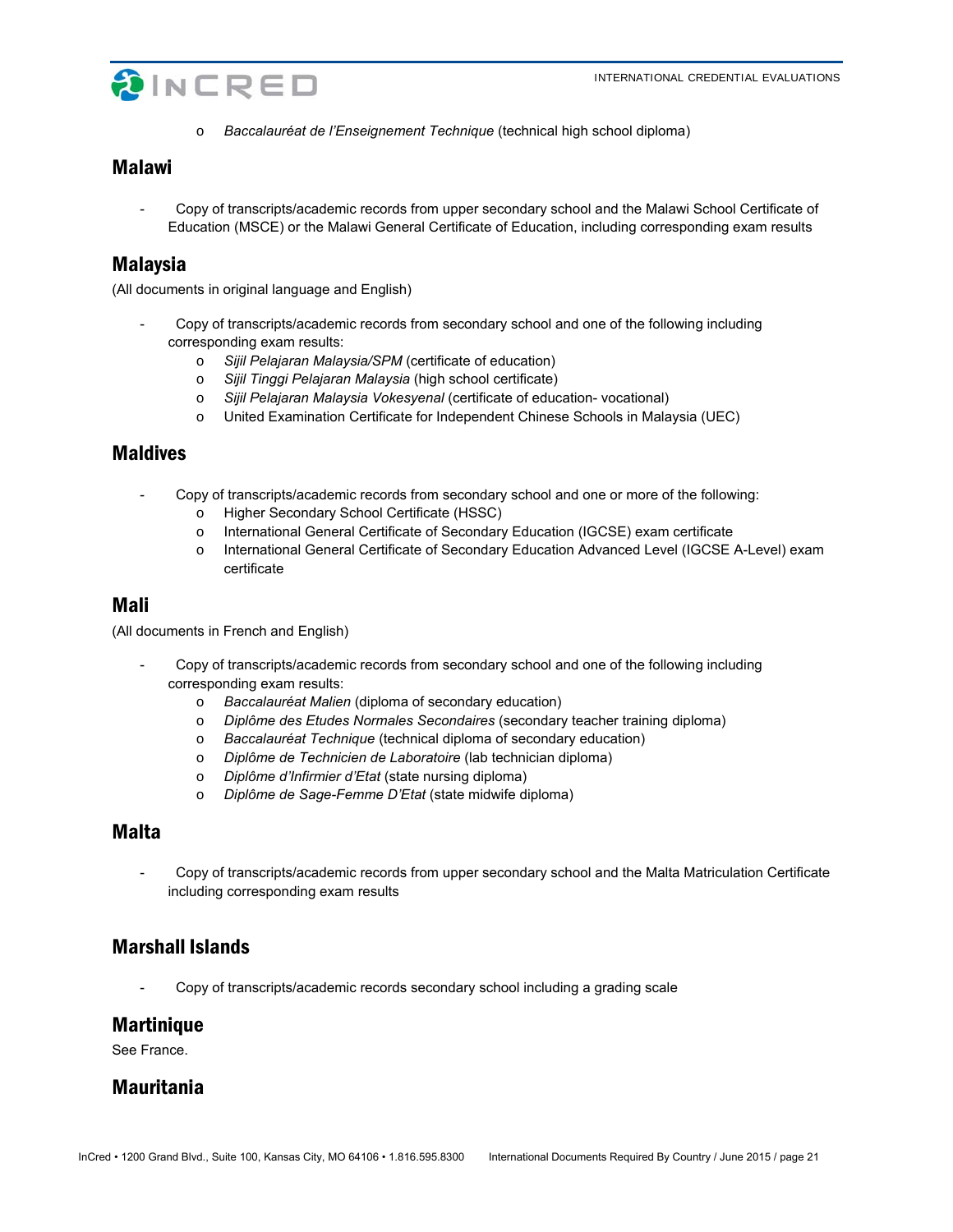

(All documents in French and English)

- Copy of transcripts/academic records from secondary school and one of the following including corresponding exam results:
	- o *Diplôme du Baccalauréat de l'Enseignement du Secondaire* (diploma of secondary education)
	- o *Brevet d'Enseignement Professionnel/BEP* (certificate of professional studies)
	- o *Brevet de Technicien/BT* (technician certificate)

# **Mauritius**

- Copy of transcripts/academic records from secondary school and one or more of the following:
	- o General Certificate of Education Ordinary Level (GCE O-Level) exam certificate
	- o General Certificate of Education Advanced Level (GCE A-Level) exam certificate

#### Mayotte

See France.

#### Mexico

(All documents in Spanish and English)

- Copy of transcripts/academic records from secondary school and one of the following:
	- o *Certificado de Bachillerato* (certificate of high school graduation)
	- o *Certificado de Bachillerato Tecnológico* (technological certificate of high school graduation)
	- o *Título de Professor/Maestro* (teacher's diploma
	- o *Título de Técnico/Profesional/Enfermera* (technician/professional/nurse diploma)

#### Moldova

(All documents in original language and English)

- Copy of transcripts/academic records from secondary school and one of the following including corresponding exam results:
	- o *Diplomă de Baccalauréat* (diploma of secondary education)
	- o *Atestat de Studii Medii de Cultură Generală* (certificate of general secondary education)
	- o *Atestat de Maturitate* (certificate of maturity)

#### Monaco

(All documents in French and English)

- Copy of transcripts/academic records from secondary school and one of the following including corresponding exam results:
	- o *Baccalauréat de l'Enseignement Général* (diploma of secondary education- general)
	- o *Baccalauréat de l'Enseignement Technique* (diploma of secondary education- technical)
	- o *Baccalauréat Professionnel* (diploma of secondary education- professional)

### Mongolia

(All documents in original language and English)

- Copy of transcripts/academic records from upper secondary school and the *Gerchilgee* (school leaving certificate) including corresponding exam results

# Montenegro

See Serbia.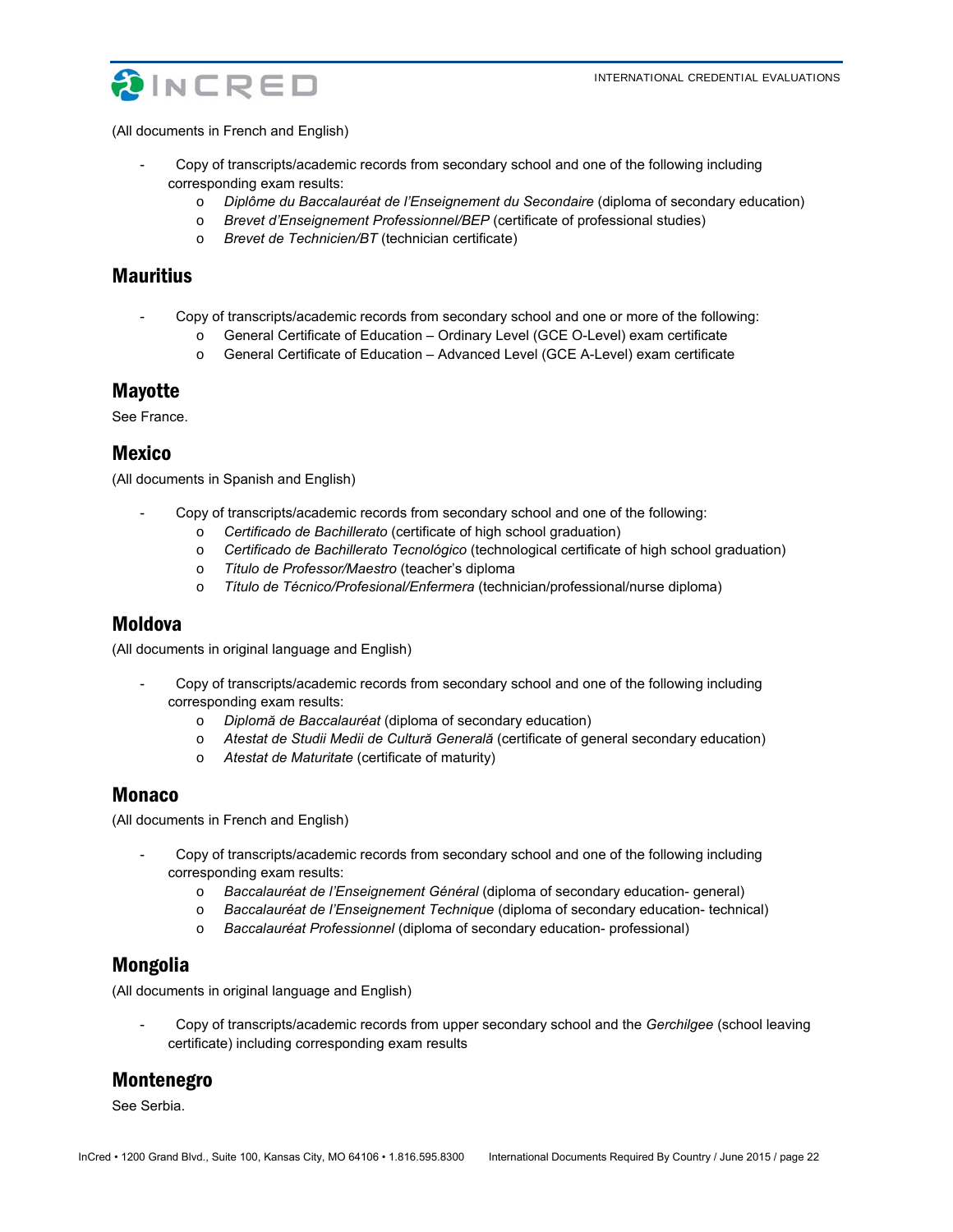

### **Montserrat**

See Caribbean Countries.

### Morocco

(All documents in original language and English)

- Copy of transcripts/academic records from secondary school and one of the following including corresponding exam results:
	- o *Diplôme du Baccalauréat Marocain* (diploma of secondary education)
	- o *Baccalauréat Lettres Originelles* (diploma of secondary education Islamic theology)
	- o *Baccalauréat Technique* (diploma of secondary education techincal)

# Mozambique

(All documents in Portuguese and English)

- Copy of transcripts/academic records from secondary school and one of the following including corresponding exam results:
	- o *Certificado de Habilitação es Literarias* (certificate of learning competence)
	- o *Certificado do Nível Técnico e Vocacional Médio* (certificate of technical/vocational school)

# Myanmar

(All documents Burmese and English)

- Copy of transcripts/academic records from upper secondary school and the Basic Education Standard X Examination Diploma A or Basic Education Standard X Diploma B

### Namibia

- Copy of transcripts/academic records from secondary school and one or more of the following:
	- o Namibian Secondary School Certificate (NSSC)
	- o International General Certificate of Secondary Education (IGCSE) exam certificate
	- o International General Certificate of Secondary Education Advanced Level (IGCSE A-Level) exam certificate

### Nauru

- Copy of transcripts/academic records from upper secondary school and the Fiji School Leaving Certificate

# Nepal

(All documents in original language and English)

- Copy of transcripts/academic records from both upper secondary school and higher secondary school, the School Leaving Certificate with exam results, and one of the following including corresponding exam results:
	- o Technical School Leaving Certificate
	- o Certificate of Education
	- o Higher Secondary Certificate

# Netherlands, The

(All documents in Dutch and English)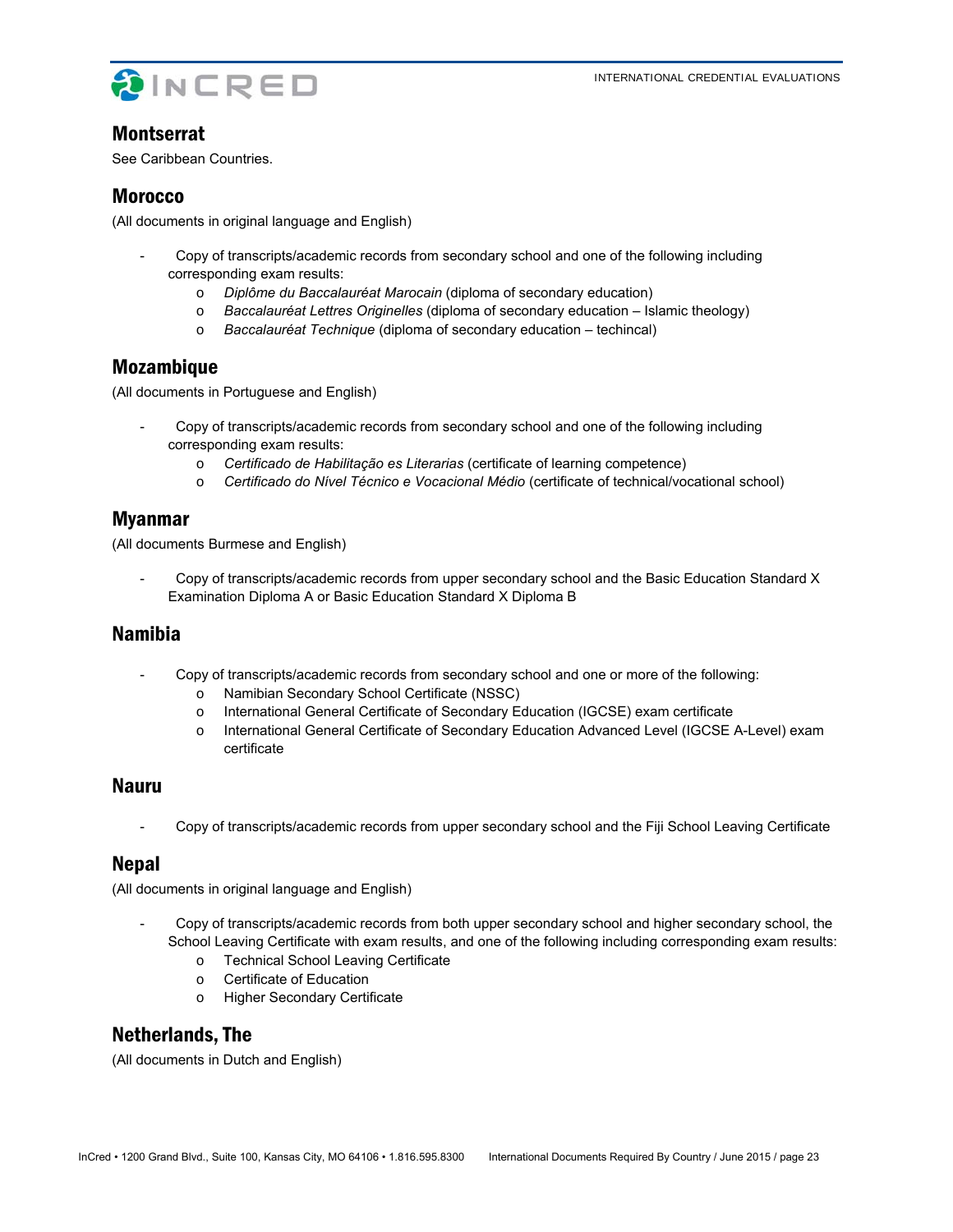

- Copy of transcripts/academic records from secondary school and one of the following including the corresponding *Cijferlijst*:
	- o *Hooger Algemeen Voortgezet Onderwijs/HAVO* (diploma of senior general secondary education)
	- o *Voorbereidend Wetenschappelijk Onderwijs/VWO* (diploma of university preparatory education)
	- o *Middelbaar Beroepsonderwijs/MBO* (diploma of intermediate vocational education, levels 1-4)

### Netherlands Antilles

(All documents in Dutch and English)

- Copy of transcripts/academic records from secondary school and one of the following including the corresponding *Cijferlijst*:
	- o *Hooger Algemeen Voortgezet Onderwijs/HAVO* (diploma of senior general secondary education)
	- o *Voorbereidend Wetenschappelijk Onderwijs/VWO* (diploma of university preparatory education)

#### New Zealand

(All documents in original language and English)

- Copies of all NCEA certificates achieved (including levels 1, 2, 3 and University Entrance Certificates) along with Copies of corresponding School Results Summary (SRS) issued by the NZQA.
- Alternatively, official NCEA certificates (levels 1, 2, 3 and University Entrance Certificates) along with corresponding School Results Summary (SRS) can be ordered directly from the NZQA website and sent directly from the NZQA to the NAIA Eligibility Center.

### New Caledonia

See France.

### Nicaragua

(All documents in Spanish and English)

- Copy of transcripts/academic records from secondary school and one of the following:
	- o *Bachillerato en Humanidades/Ciencias* (secondary school diploma in humanities/science)
	- o *Bachiller Técnico* (high school diploma- technical)
	- o *Técnico Medio* (mid-level technician certificate)
	- o *Diploma de Maestro de Educación Primaria* (primary school teacher diploma)

#### Niger

(All documents in French and English)

- Copy of transcripts/academic records from secondary school and one of the following including corresponding exam results:
	- o *Baccalauréat* (diploma of secondary education)
	- o *Baccalauréat Technique* (technical diploma of secondary education)
	- o *Diplôme de Fin d'Etudes Normales/DFEN* (diploma from a teacher training program)

### Nigeria

- Copy of transcripts/academic records from secondary school and a Copy of the West African Senior School Certificate Examination (WASSCE)
- Official WAEC scratch card PIN, serial number and exam details (month and year) must be purchased and provided in addition to a Copy of the WASSCE

#### Niue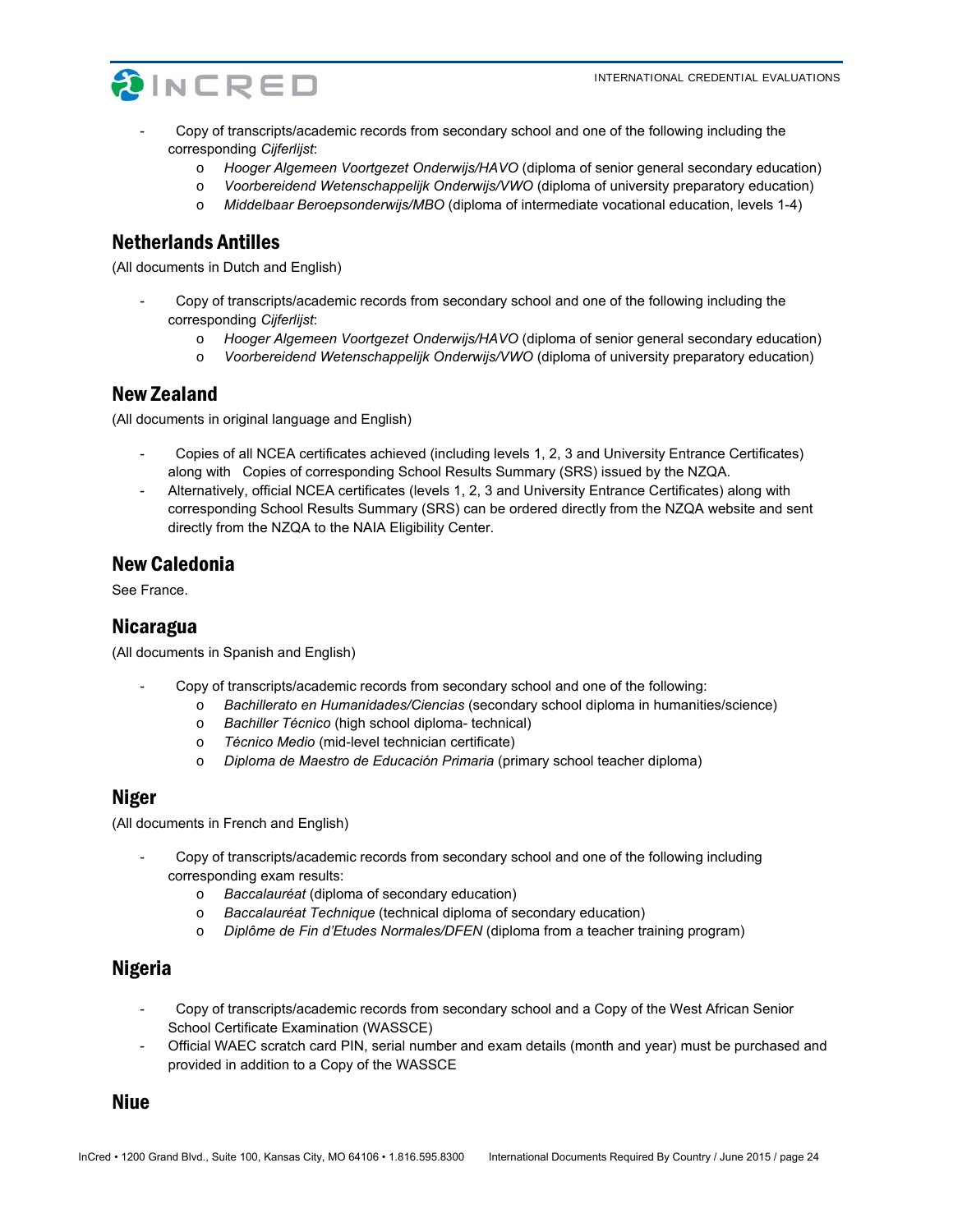

(All documents in original language and English)

- Copy of transcripts/academic records from secondary school, and Copies of Form 5,6, and 7 School Certificates including results

### Northern Ireland

See England.

#### **Norway**

(All documents in Norwegian and English)

- Copy of the *Vitnemål Fra Den Videregående Skole* (ii) (certificate of upper secondary school) or *Vitnemål For Videregående Opplæring* (certificate of upper secondary education) including corresponding exam results

#### Oman

(All documents in Arabic and English)

- Copies of transcripts/academic records from secondary school and a Copy of the *Thanawiya Amma* (general secondary school certificate) including corresponding exam results

### Pakistan

(All documents in original language and English)

- Copy of the Secondary School Certificate and transcripts/academic records from secondary school with one of the following, including the corresponding exam results:
	- o Higher Secondary Certificate (HSC)
	- o Intermediate Certificate

### Palau

- Copy of diploma and transcripts/academic records from secondary school including a grading scale

### Panama

(All documents in Spanish and English)

- Copy of transcripts/academic records from secondary school and one of the following:
	- o *Bachillerato/Bachiller en Letras* (secondary school diploma in humanities)
	- o *Bachillerato/Bachiller en Ciencias* (secondary school diploma in sciences)
	- o *Bachillerato/Bachiller en Ciencias y Letras* (secondary school diploma in science and humanities)
	- o *Bachiller Pedagógico* (teacher's diploma)
	- o *Diploma de Educación Media* (secondary school diploma)

### Papua New Guinea

- Copy of the Secondary School Certificate and transcripts/academic records from secondary school with one of the following, including the corresponding exam results:
	- o Higher School Certificate
	- o Technical Training Certificate

# Paraguay

(All documents in Spanish and English)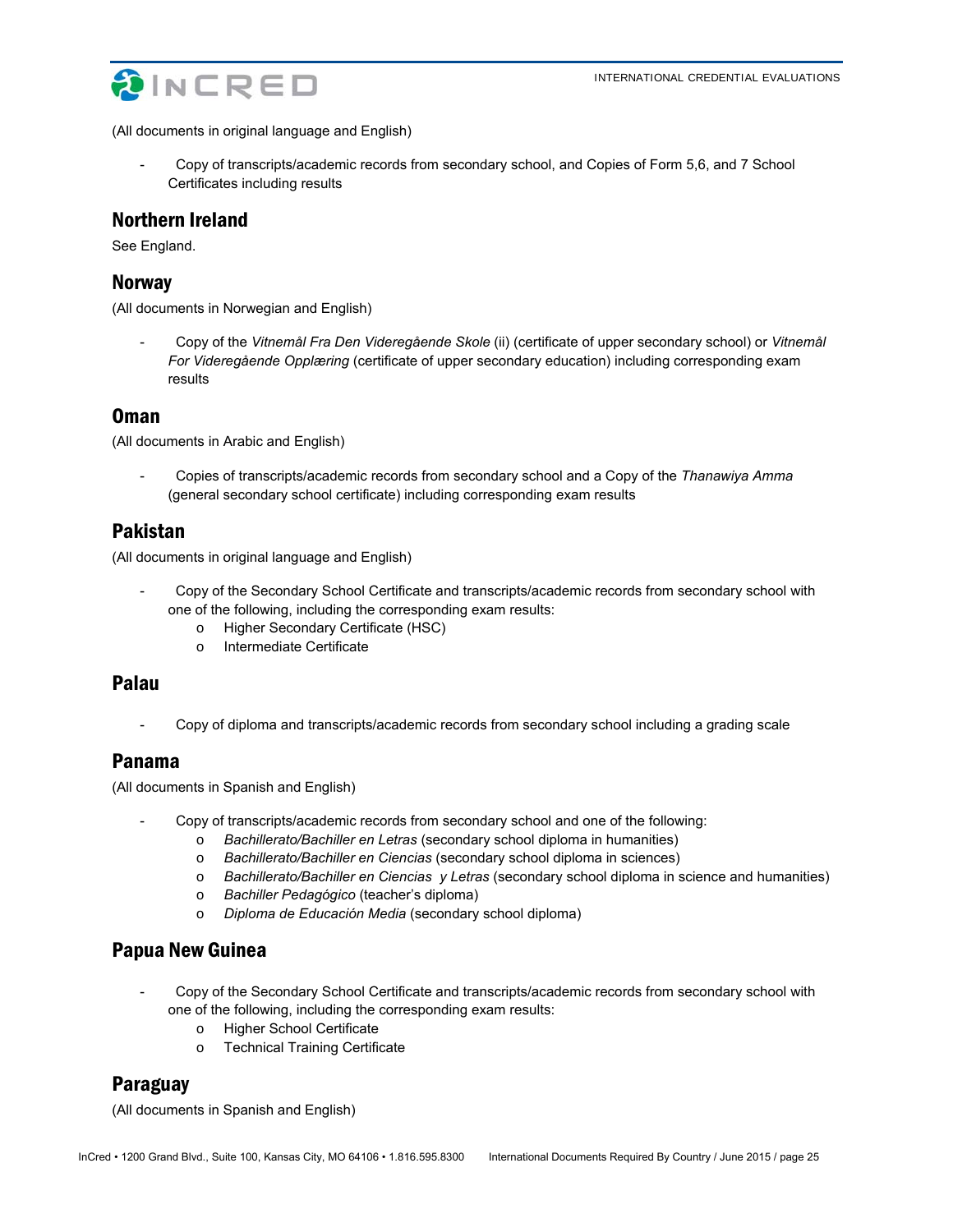

- Copy of transcripts/academic records from secondary school and one of the following:
	- o *Bachiller Humanístico-scientifico* (secondary school diploma in humanities and science)
	- o *Bachiller Comercial* (secondary school diploma in commerce)
	- o *Técnico Industrial-Agropecuario* (industrial-agricultural technician)

#### Peru

(All documents in Spanish and English)

- Copy of transcripts/academic records from secondary school and one of the following:
	- o *Certificado de Estudios Nivel de Educación Secundaria* (Certificate of Secondary Education Level)
	- o *Certificado de Educación Secundaria Común Completa* (certificate of completion of secondary education)
	- o *Bachillerato Académico* (secondary school diploma- academic)
	- o *Bachiller Profesional en…* (secondary school vocational diploma with a specialization)
	- o *Diploma de aptitude Profesional* (diploma of professional ability)
	- o *Bachillerato Técnico* (secondary school diploma- technical)

### Philippines

- Copy of diploma and transcripts/academic records from secondary school

### Pitcairn Island

See New Zealand.

#### Poland

(All documents in Polish and English)

- Copy of transcripts/academic records from secondary school and one of the following including corresponding exam results:
	- o *S´wiadectwo D´ojrzalosci* (maturity certificate)
	- o *S´wiadectwo Ukon´czenia Liceum Ogólnoksztalcacego* (certificate of completion of general secondary school)
	- o *S´wiadectwo Ukon´czenia Liceum Technicznego* (certificate of completion of technical secondary school)
	- o *S´wiadectwo Ukon´czenia Liceum Zawodowego* (certificate of completion of vocational lyceum)
	- o *S´wiadectwo Ukon´czenia Szkoly Sredniej* (certificate of completion of secondary school)
	- o *S´wiadectwo Ukon´czenia Technikum Zawodowego* (certificat*e* of completion of technical secondary school)

#### Portugal

(All documents in Portuguese and English)

- Copy of transcripts/academic records from secondary school and one of the following:
	- o *Diploma de Ensino Secundário* (diploma of secondary education)
	- o *Certificado de Fim de Estudos Secundárias* (certificate of completion of secondary studies)
	- o *Diploma Nivel Secundário de Educação* (diploma of secondary education)

#### Qatar

(All documents in Arabic and English)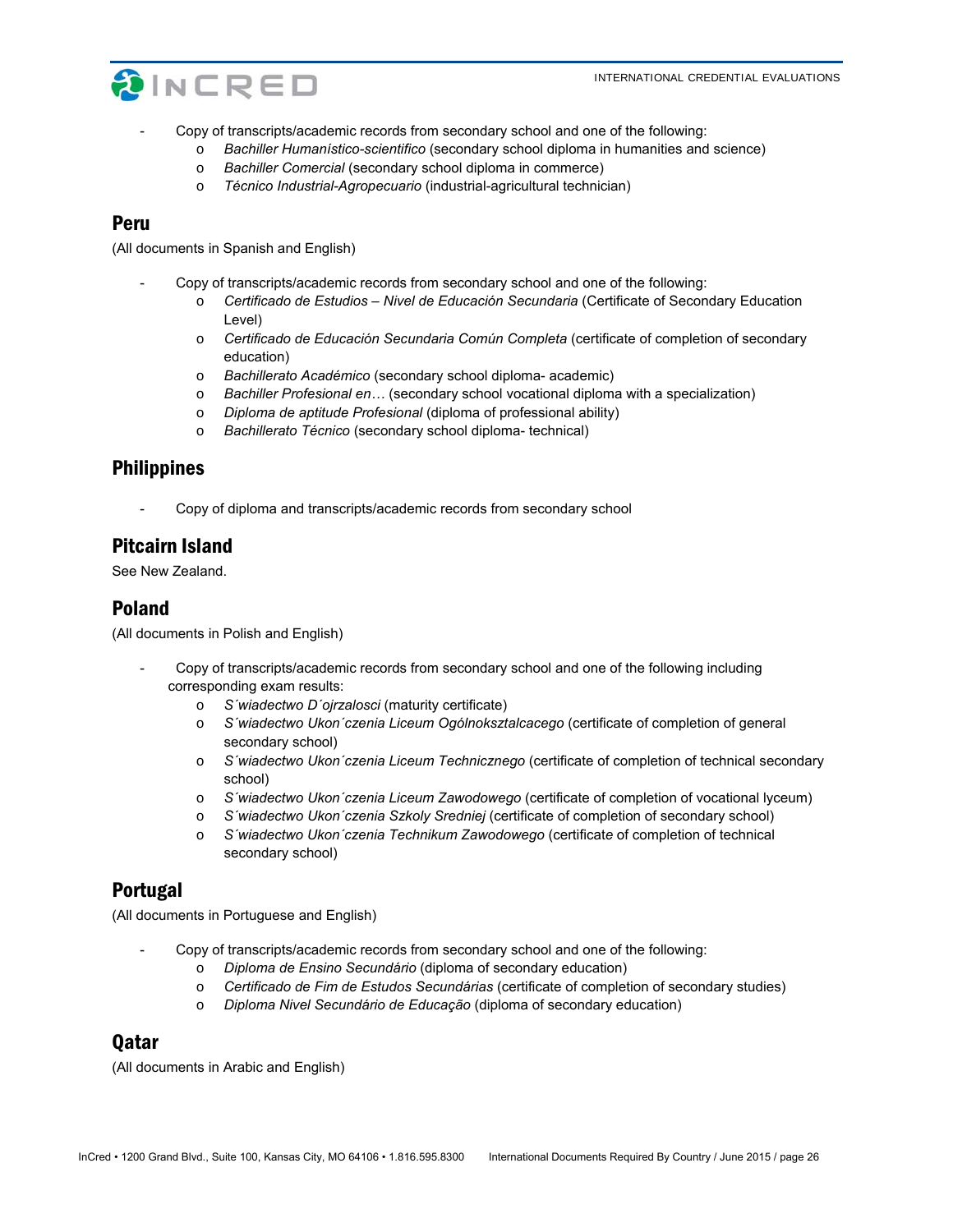

- Copy of transcripts/academic records from secondary school and one of the following including corresponding exam results:
	- o *Al-Thanawiya Aama Qatari* (general secondary certificate)
	- o *Thanawiya al-sina'ah* (technical certificate)
	- o *Thanawiya al-fanni* (commercial secondary certificate)
	- o *Thanawiya al-Islamiya* (religious secondary certificate)

#### Réunion

See France.

### Romania

(All documents in Romanian and English)

- Copy of transcripts/academic records from secondary school and one of the following including corresponding exam results:
	- o *Diploma de Bacalaureat* (secondary school diploma)
	- o *Certificat de Absolvire a Liceului* (certificate of completion of secondary school)
	- o *Certificat de Absolvire a Cursului de Calificare* (certificate of completion of a vocational program)
	- o *Atestat* (maturity certificate)

#### Russia

(All documents in Russian and English)

- Copy of transcripts/academic records from secondary school and one of the following including corresponding exam results:
	- o *Attestat o Srednom (Polnom) Obschem Obrazovanii* (certificate of general secondary education)
	- o *Diplom o Nachal'nom Professional'nom Obrazavanii* (diploma of secondary vocational education)

#### Rwanda

(All documents in French and English)

- Copy of transcripts/academic records from secondary school and both of the following including corresponding exam results:
	- o *Diplôme de Fin d'Etudes Secondaires* (diploma of completion of secondary education)
	- o Secondary Education Advanced Level Examination Certificate

#### Saba

See Caribbean Countries.

# Samoa (Western Samoa)

- Copy of transcripts/academic records from secondary school and one or both of the following including corresponding exam results:
	- o Pacific Senior Secondary Certificate (PSSC)
	- o South Pacific Form 7 Examination Certificate

### San Marino

(All documents in original language and English)

- Copy transcripts/academic records from secondary school and the *Diploma di Maturita* (maturity certificate) including exam results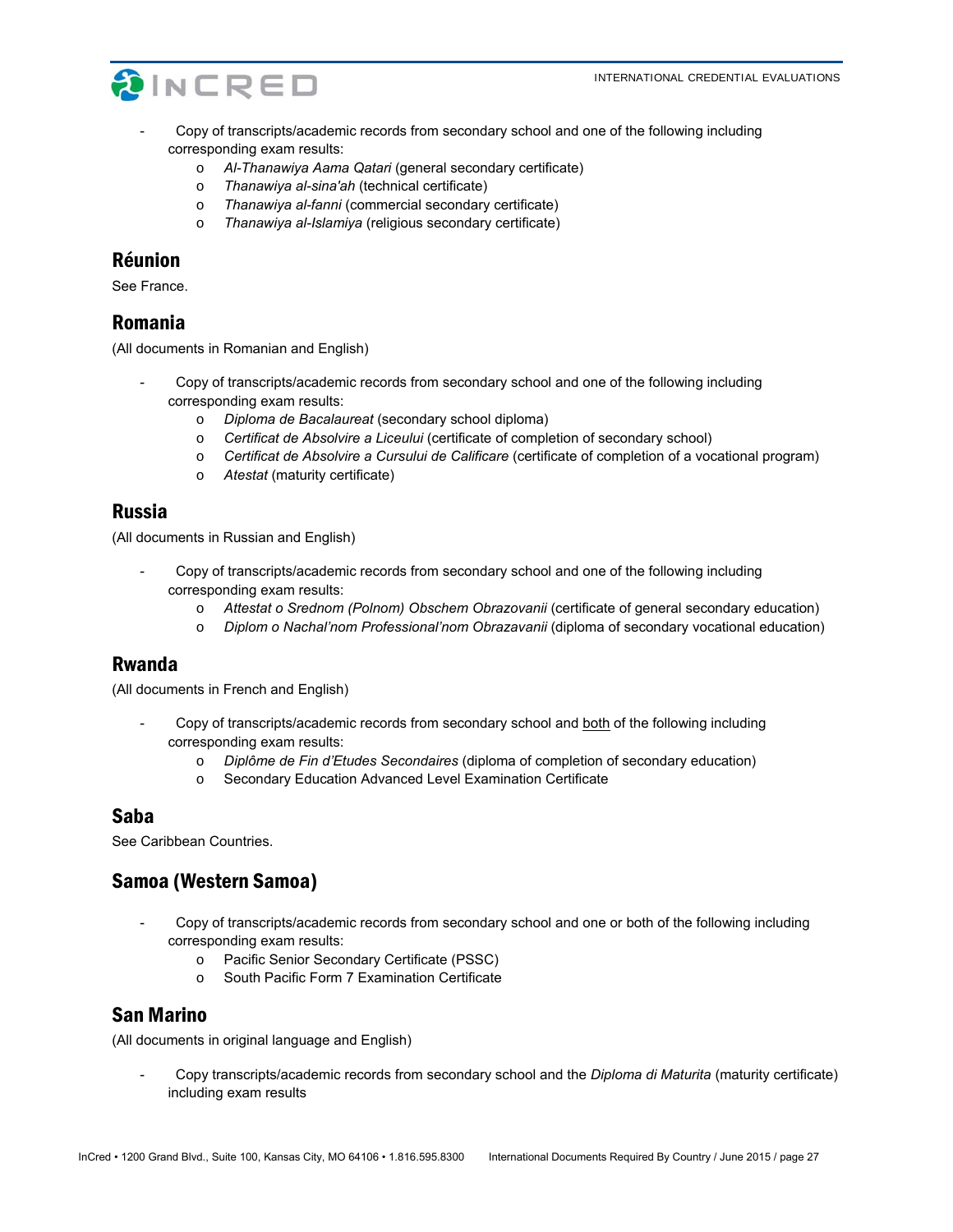



# São Tomé and Principe

(All documents in Portuguese and English)

- Copy of transcripts/academic records from secondary school and both of the following:
	- o *Certidão de 11a Classe* (certificate of 11th grade)
	- o *Certidão de 12a Classe* (certificate of 12th grade)

# Saudi Arabia

(All documents in Arabic and English)

- Copy of transcripts/academic records from secondary school and one of the following including corresponding exam results:
	- o *Shahadat Al-Marhalat Al-Thanawiyyat* (secondary education certificate)
	- o *Shahadat Al Thanawiyyah Al'Aama lil Ma'aahid al Ilmiyya* (secondary education certificatereligious)
	- o *Diplom Al Madaaris Al Thanawiyyah Al Mihaniyyah* (secondary vocational diploma)
	- o *Diplom Al Madaaris Al Tijaariyyah* (secondary commercial diploma)
	- o *Diplom Al Madaaris Al Ziraa'iyyah* (secondary agricultural certificate)

# Scotland

- Copy of summaries of attainment Scottish Qualifications Authority (SQA) documents for each year SQA exams were attempted

### Senegal

(All documents in French and English)

- Copy of transcripts/academic records from secondary school and one of the following including corresponding exam results:
	- o *Baccalauréat* (secondary school diploma)
	- o *Baccalauréat Technologique* (secondary school diploma- technological)
	- o *Brevet de Technicien* (technician certificate)

# Serbia

(All documents in Serbian and English)

- Copy of transcripts/academic records from secondary school and one of the following including corresponding exam results:
	- o *Svedočantsvo o Zavrsenoj Srednjem Vasptanju* (certificate of completion of secondary education)
	- o *Diploma o Položenom Maturskom Ispitu* (diploma of completion of the matriculation exam)
	- o *Diploma o Položenom Završnom Ispitu* (diploma of completion of the final exam)
	- o *Diploma o Stečenom Srednjem Obrazovanju* (diploma of secondary education)
	- o *Diploma o Završenoj Srednjoj Školi* (diploma of acquired secondary education)

# **Sevchelles**

- Copy of transcript/academic records for secondary school and Copy of exam certificates for all of the following taken:
	- o IGCSE International General Certificate of Secondary Education exam certificates
	- o GCE O-Levels General Certificate of Education Ordinary Levels
	- o GCE A-Levels General Certificate of Education Advanced Levels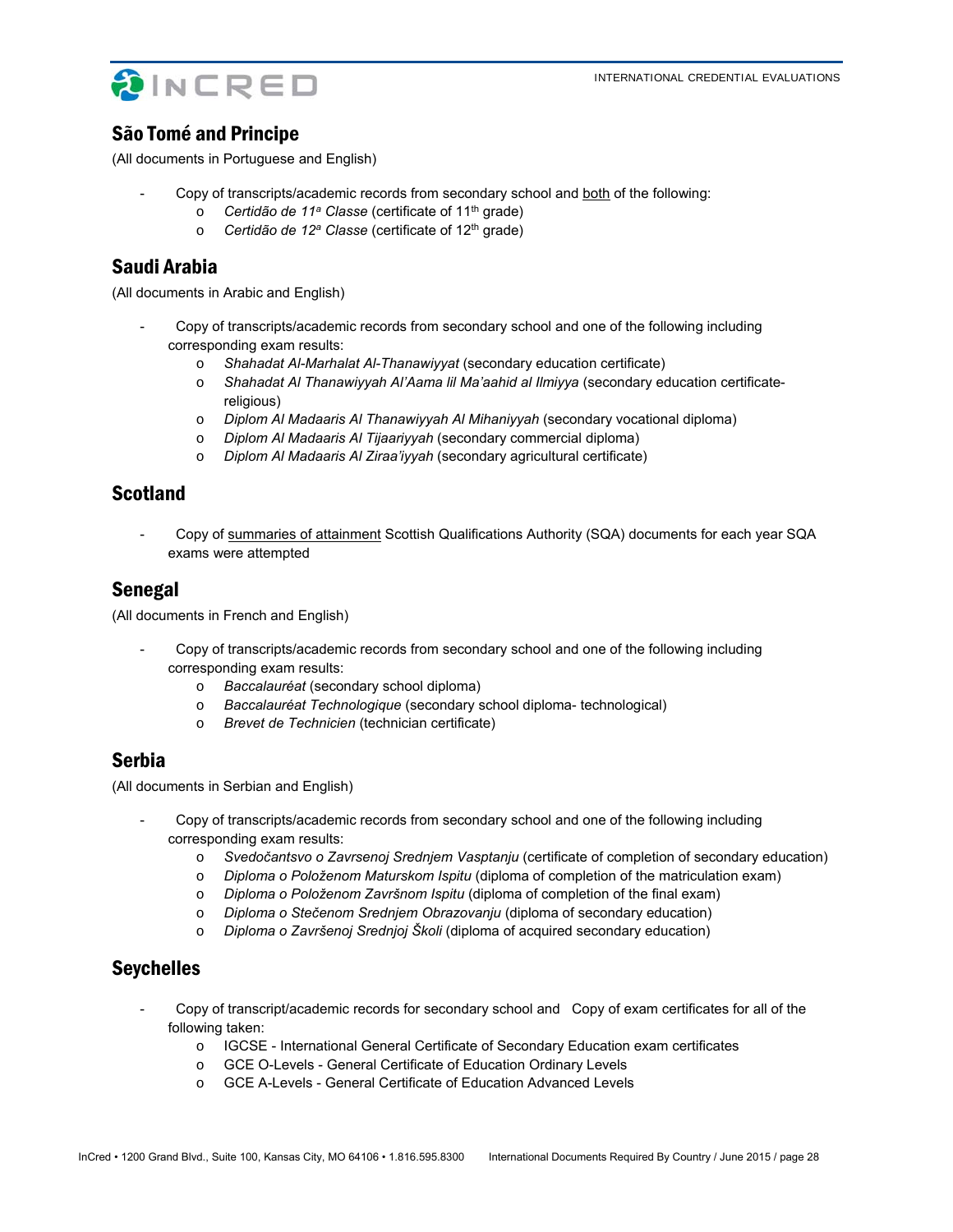

# Sierra Leone

- Copy of transcripts/academic records from secondary school and a Copy of the West African Senior School Certificate Examination (WASSCE)
- Student must purchase a WAEC scratch card and provide the PIN, serial number and exam details (month and year) in addition to providing a Copy of the WASSCE exam certificate

# Singapore

- Copy of transcript/academic records for secondary school and Copy of exam certificates for all of the following taken:
	- o Singapore GCE O-Levels Singapore-Cambridge General Certificate of Education Ordinary Level
	- o Singapore GCE A-Levels Singapore-Cambridge General Certificate of Education Advanced Level

# Slovakia

(All documents in original language and English)

- Copy transcripts/academic records from secondary school and the *Vysvedčenie o Maturitnej Skúške*  (maturity certificate) from either a gymnasium or vocational school, including exam results

### Slovenia

(All documents in original language and English)

- Copy of transcripts/academic records from secondary school and one of the following including corresponding exam results:
	- o *Maturitetno Spričevalo* (maturity examination certificate)
	- o *Spričevalo o Poklicni Maturi* (vocational maturity examination certificate)

# Solomon Islands

See England.

# Somalia

(All documents in original language and English)

- Copy of transcripts/academic records from secondary school and one of the following including corresponding exam results:
	- o *Shahaadada Dugsiga Sare* (secondary school leaving certificate)
	- o Somaliland Secondary School Leaving Certificate

# South Africa

- Copy of transcripts/academic records from secondary school and one of the following:
	- o National Senior Certificate
	- o Senior Certificate
	- o Senior Certificate with Matriculation Exemption
	- o National Certificate (Vocational) NQA Level 3
	- o National Technical Certificate N3

# Spain

(All documents in Spanish and English)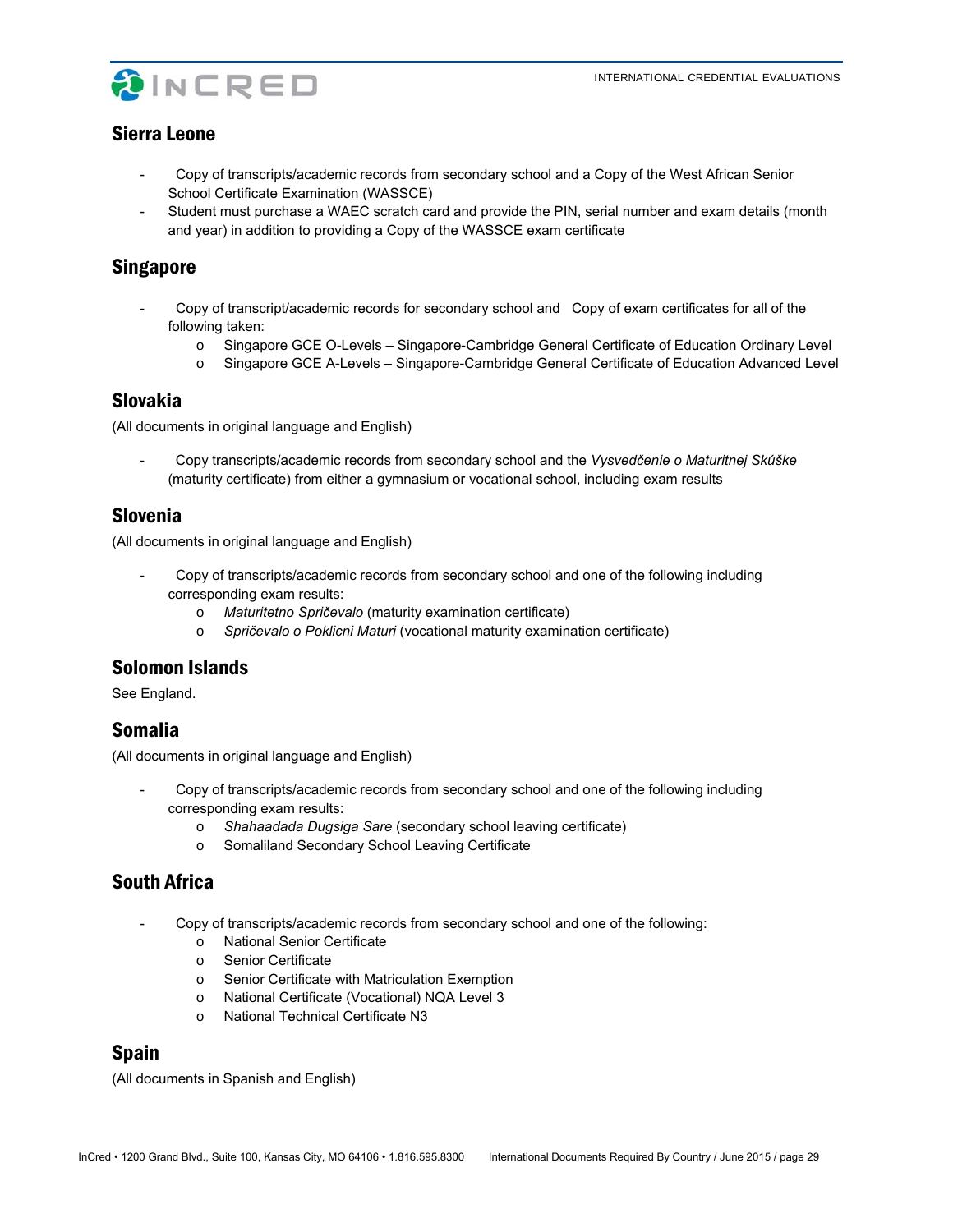

- Copy of transcripts/academic records from secondary school and one of the following:
	- o *Bachillerato/Título de Bachiller* (secondary school diploma)
	- o *Bachillerato Unificado y Polivalente/BUP* (unified secondary school diploma)
	- o *Curso de Orientación Universitaria/COU* (university orientation course)
	- o *Curso Pre-Universitario* (pre-university course)
	- o *Titulo de Maestro* (teaching diploma)
	- o *Titulo de Técnico Superior* /*Titulo de Técnico Especialista* (technician/specialized technician diploma)
	- o *Perito* (technical assistant/technician)

# Sri Lanka

- Copy of transcript/academic records for secondary school and Copy of exam certificates for all of the following taken:
	- o Sri Lankan GCE O-Levels Sri Lankan General Certificate of Education Ordinary Level
	- o Sri Lankan GCE A-Levels Sri Lankan General Certificate of Education Advanced Level

# St. Helena

See England.

# St. Kitts and Nevis

See Caribbean Countries.

# St. Lucia

See Caribbean Countries.

### St. Maarten

See Caribbean Countries.

# St. Vincent and The Grenadines

See Caribbean Countries.

### Sudan

- Copy of transcripts/academic records from secondary school and a Copy of the Sudan Secondary School Certificate (SSSC) including exam results
- Student must purchase a WAEC scratch card and provide the PIN, serial number and exam details (month and year) in addition to providing a Copy of the WASSCE exam certificate

# Suriname

(All documents in Dutch and English)

- Copy of transcripts/academic records from secondary school and one of the following including the corresponding *Cijferlijst*:
	- o *Hooger Algemeen Voortgezet Onderwijs/HAVO* (diploma of senior general secondary education)
	- o *Voorbereidend Wetenschappelijk Onderwijs/VWO* (diploma of university preparatory education)

# Swaziland

- Copy of transcripts/academic records from secondary school and the General Certificate of Education (GCE) for Swaziland including exam results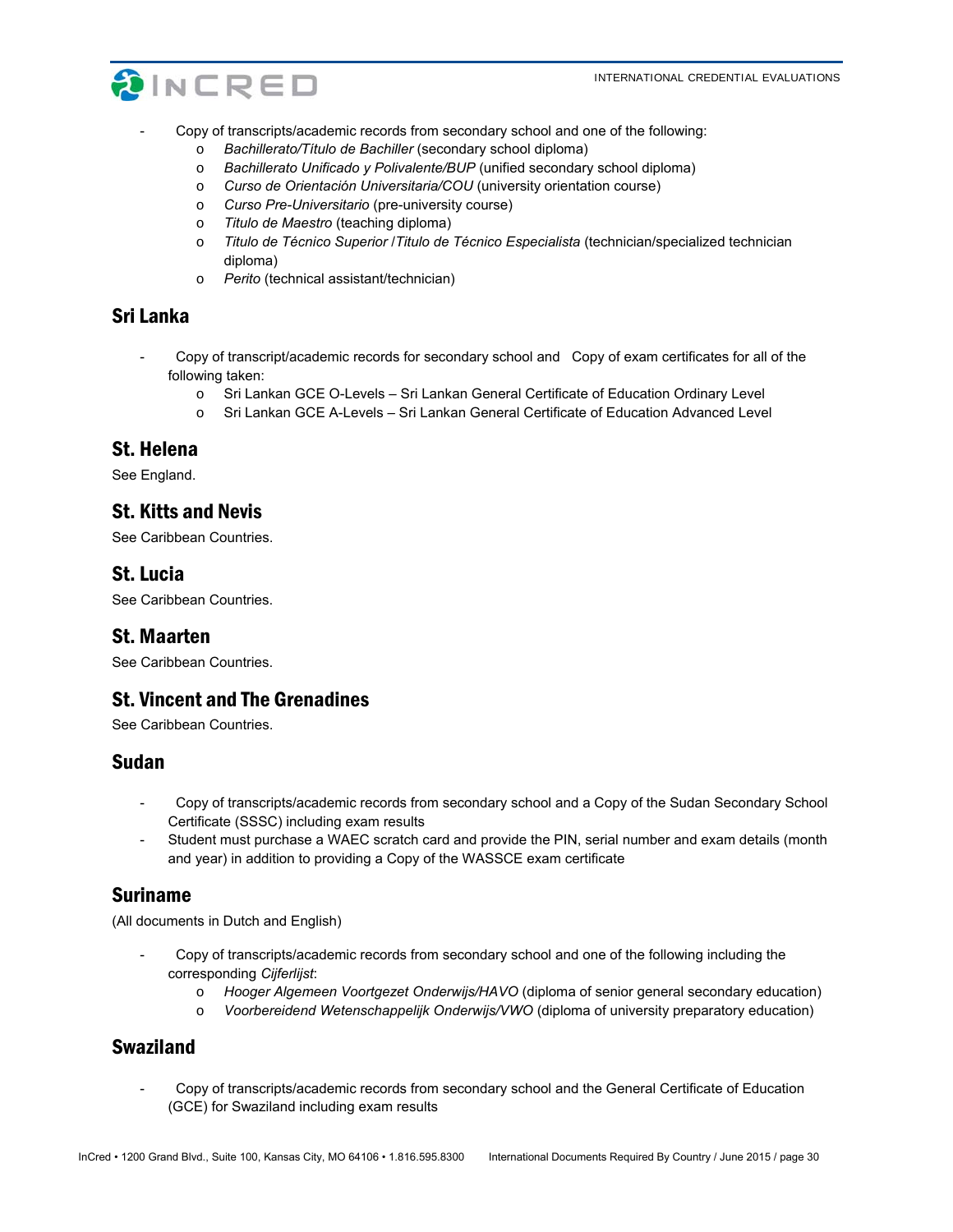

### Sweden

(All documents in Swedish and English)

- Copy of transcripts/academic records from secondary school and one of the following:
	- o *Slutbetyg från Gymnasaieskola* (leaving certificate from upper secondary school)
	- o *Slutbetyg från Komvux* (leaving certificate from municipal adult education program)
	- o *Intyg om allmän behörighet* (leaving certificate from folk high school)

### **Switzerland**

(All documents in original language and English)

- Copy of transcripts/academic records from secondary school and one of the following including corresponding exam results:
	- o *Kantonale Maturität/Maturité Cantonále/Maturità Cantonále* (regional maturity certificate)
	- o *Maturitätszeugnis/Certificat de Maturité/Attestato di Maturità* (federal maturity certificate)
	- o *Berufsmaturitat/Maturite Professionelle/Attestato di Maturita Professionale* (professional baccalaureate)
	- o *Diplom/Handelsdiplom/Diplome de Commerce/Diplome des Ecoles Superieures de Cadres pour l'Economie et l'Administration/Diploma Commerciale* (commercial diploma)

### Syria

(All documents in Arabic and English)

- Copy of transcripts/academic records from secondary school and one of the following including corresponding exam results:
	- o *Al-Shahâda Al Thânawiyya- Al'Amma* (general secondary school leaving certificate)
	- o *Shahâda Al Thânawiyya Al-Fanniyya* (technical secondary school leaving certificate)

### Taiwan

- Copy of transcripts/academic records from secondary school and a Senior High School Diploma or a Senior Vocational High School Diploma

# **Tajikistan**

(All documents in original language and English)

- Copy of transcripts/academic records from secondary school and one of the following including corresponding exam results:
	- o *Attestat Dar Borai Malimati Miyona* (certificate of secondary education)
	- o *Diplomi ma'lumoti mienai mahsus* (diploma of technical education)

# Tanzania

- Copy of transcripts/academic records from secondary school and both of the following including corresponding exam results:
	- o Certificate of Secondary Education (CSE)
	- o Advanced Certificate of Secondary Education (ACSE)

# Thailand

(All documents in Thai and English)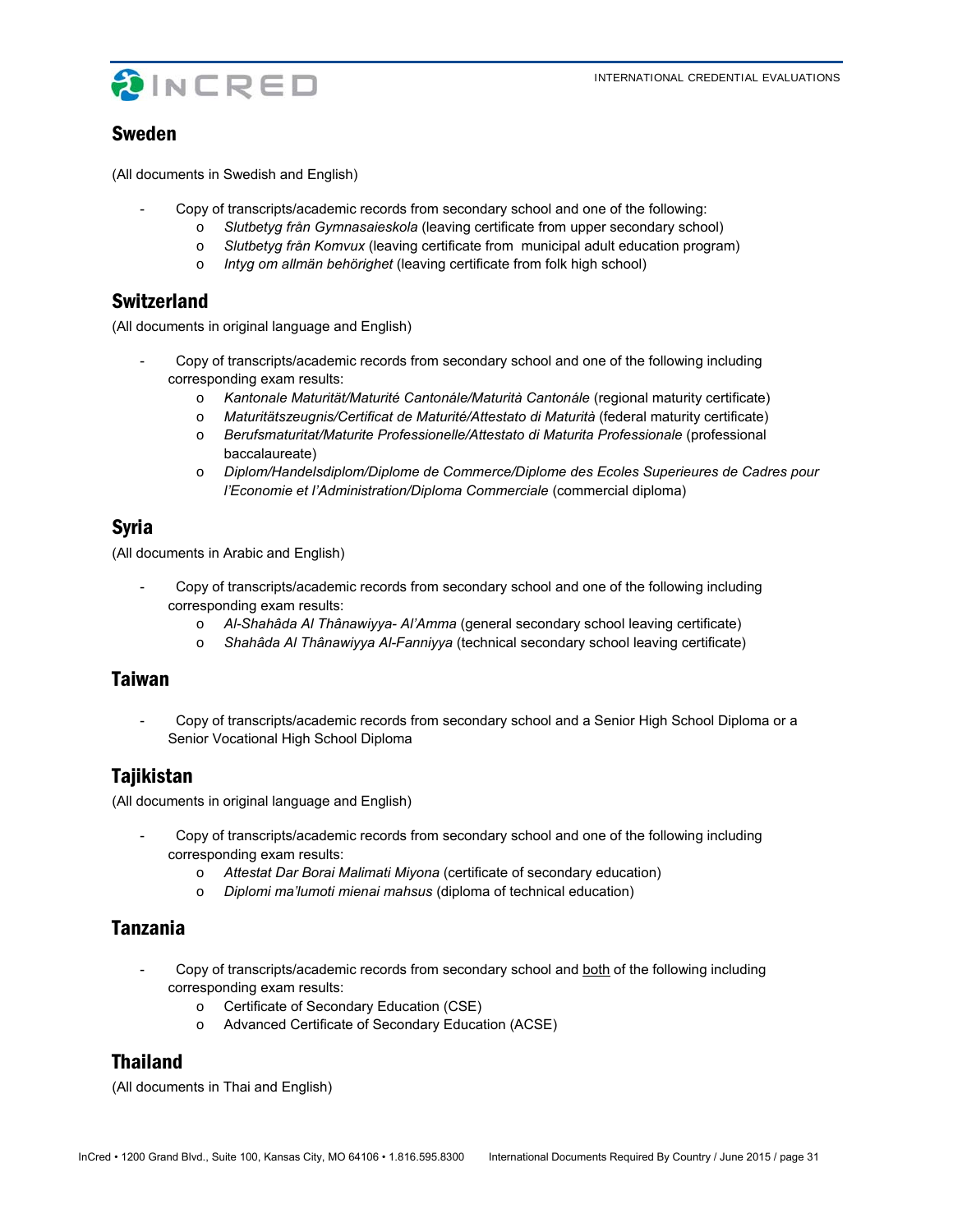

- Copy of transcripts/academic records from secondary school and one of the following:
	- o *Matayom VI* (higher secondary school certificate)
	- o *Paw War Chaw* (certificate of vocational education)

#### Togo

(All documents in French and English)

- Copy of transcripts/academic records from secondary school and one of the following including corresponding exam results:
	- o *Baccalauréat de l'Enseignement Secondaire- 2ème partie* (secondary school diploma- second part)
	- o *Certificat de Fin d'Etudes Normales des Instituteurs/CFEN-ENI* (certificate of teacher training)
	- o *Certificat de Fin d'Etudes Secondaires* (certificate of completion of secondary school)

### Tonga

- Copy of transcripts/academic records from secondary school and examination certificates for all of the following taken:
	- o Pacific Senior Secondary Examination- Form 6
	- o Higher School Certificate- Form 7

### Trinidad and Tobago

See Caribbean Countries.

### Tunisia

(All documents in French and English)

- Copy of transcripts/academic records from secondary school and one of the following including corresponding exam results:
	- o *Baccalauréat* (secondary school diploma)
	- o *Brevet de Technicien Professionnelle/BTP* (professional technician certificate)
	- o *Diplôme de Fin d'Etudies Agricoles* (diploma of technical agricultural studies)

### **Turkey**

(All documents in Turkish and English)

- Copy of transcripts/academic records from secondary school and one of the following:
	- o *Lise Diplomasi* (general secondary school diploma)
	- o *Meskek Lise Diplomasi* (vocational secondary school diploma)
	- o *Teknik Lise Diplomasi* (technical secondary school diploma)

# Turkmenistan

(All documents in original language and English)

- Copy of transcripts/academic records from secondary school and one of the following including corresponding exam results:
	- o *Attestat o Srednem Obrazovanii* (certificate of completion of secondary education)
	- o *Diplom o Srednem Professionalnom Obrazonavii* (diploma of vocational secondary education)

# Turks and Caicos

See Caribbean Countries.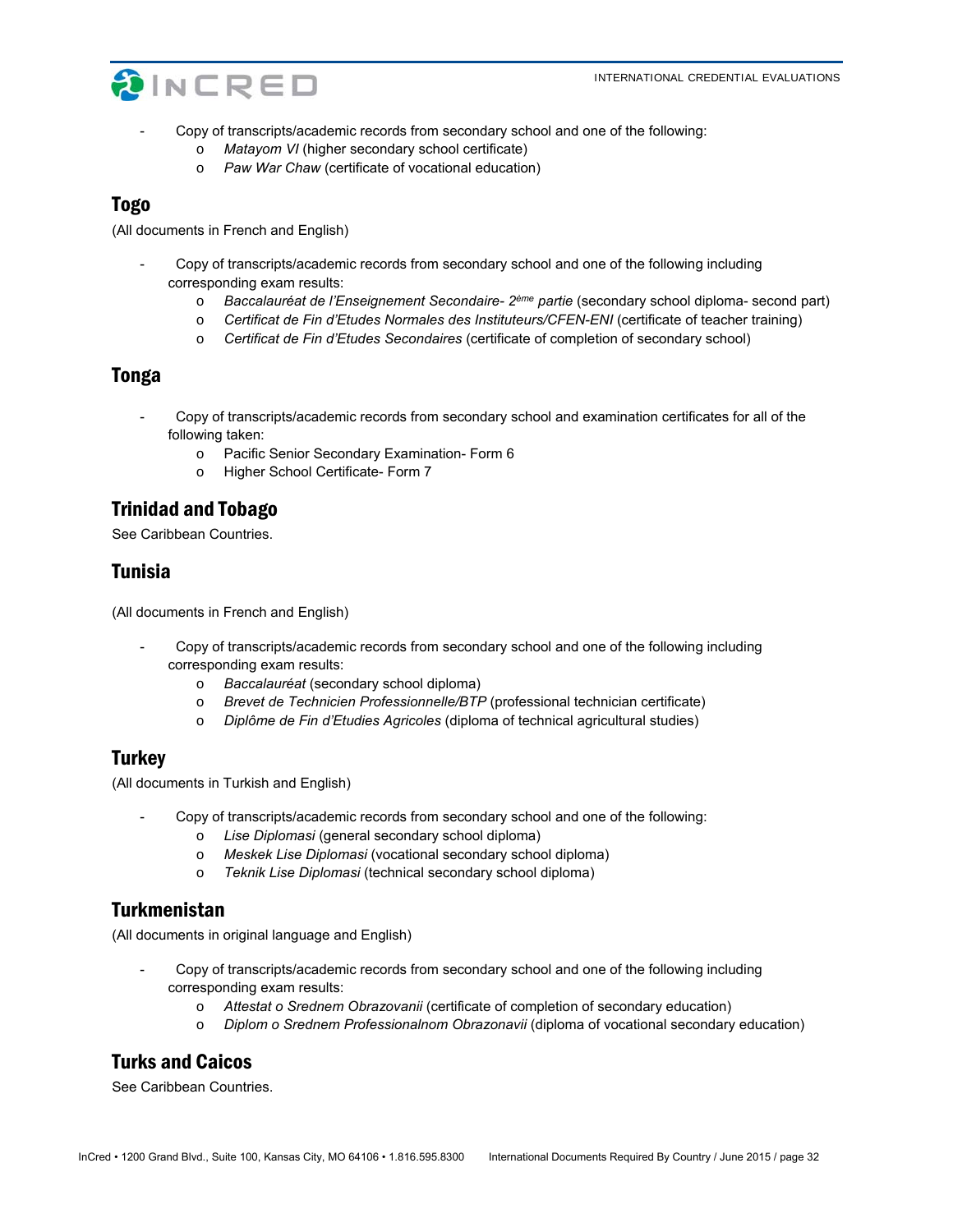

# Uganda

- Official Uganda Certificate of Education (UCE) and (if taken) Uganda Advanced Certificate of Education (UACE) certificates. Official certificates are required; Copies are not permitted. Official, unaltered certificates will be returned to students.

### Ukraine

(All documents in original language and English)

- Copy of transcripts/academic records from secondary school and one of the following including corresponding exam results:
	- o *Attestat* (certificate of completion of general secondary education)
	- o *Swidoctwo Pro Zakinchennia Uchylyshcha* (vocational school leaving certificate)
	- o *Diplom Technika* (professional secondary school leaving certificate)

# United Arab Emirates

(All documents in Arabic and English)

- Copy of transcripts/academic records from secondary school and one of the following including corresponding exam results:
	- o *Tawjihiyya* (secondary school certificate)
	- o Secondary School Technical Diploma
	- o Secondary Agricultural School Diploma
	- o Secondary Commercial School Diploma

### **Uruguay**

(All documents in Spanish and English)

- Copy of transcripts/academic records from secondary school and one of the following:
	- o *Bachiller Diversificado de Ensañanza Secundaria* (secondary school diploma-diversified)
	- o *Bachillerato Técnico-Diversificado* (secondary school diploma- technical)
	- o *Maestro(a) de Enseñanza Primaria* (primary teacher diploma)

# Uzbekistan

(All documents in original language and English)

- Copy of transcripts/academic records from secondary school and one of the following including corresponding exam results:
	- o *Attestat o Srednem Obrazovanii* (certificate of completion of general secondary education)
	- o *O'rta Ma'lumot To'g'risida Shahodatnoma* (certificate of secondary education)

# Vanuatu

(All documents in original language and English)

- Copy of transcripts/academic records from upper secondary school and both of the following including corresponding exam results:
	- o Year 10 Learning Certificate
	- o Pacific Senior Secondary Certificate

# Venezuela

(All documents in Spanish and English)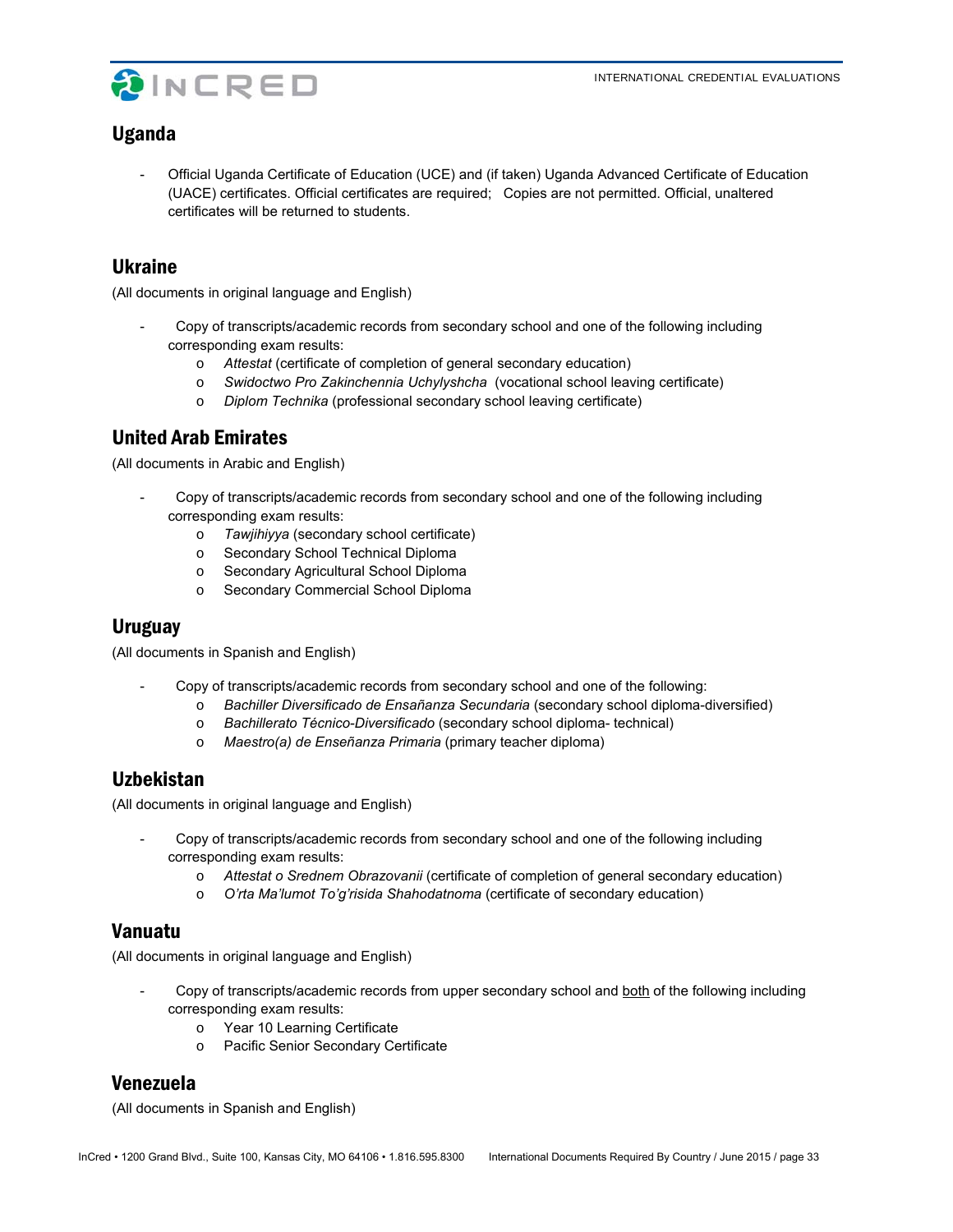

- Copy of transcripts/academic records (*Certificación de Calificaciones*) from secondary school and one of the following:
	- o *Bachiller en Ciencias* (secondary school diploma- science)
	- o *Bachiller en Humanidades* (secondary school diploma- humanities)
	- o *Bachiller Técnico/Técnico Medio/Técnico Industrial* (secondary school diploma- technical)
	- o *Bachillerato Industrial/Comcercio* (high school diploma- industrial/commercial)
	- o *Titulo de Educacion Media General En Ciancias/Humanidades* (title of general education in sciences/humanities)

#### Vietnam

(All documents in Vietnamese and English)

- Copy of transcripts/academic records from secondary school and one of the following:
	- o *Bắng Tốt Nghiệp Trung Học Phố Thống* (senior high school certificate)
	- o *Bắng Tốt Nghiệp Trung Học Dạy Nghẽ* (technical/vocational high school certificate
	- o *Bắng Tốt Nghiệp Bố Túc Văn Hoá* (non-formal high school certificate)

#### Wales

See England.

#### Yemen

(All documents in Arabic and English)

- Copy of transcripts/academic records from secondary school and the *Al Thanawiya* (vocational or general) with corresponding exam results

### Zambia

- Copy of transcripts/academic records from secondary school and the Zambian School Certificate Examination/ZSCE with corresponding exam results

### **Zimbabwe**

- Copy of transcript/academic records for secondary school and Copy of exam certificates for all of the following taken:
	- o ZGCE O-Levels Zimbabwe General Certificate of Education at Ordinary Level (ZIMSEC)
	- o ZGCE AO-Level Zimbabwe General Certificate of Education at Advanced Ordinary Level (ZIMSEC)
	- o ZGCE A-Level Zimbabwe General Certificate of Education at Advanced Level (ZIMSEC)
	- o IGCSE O-Level- International General Certificate of Secondary Education (University of Cambridge)
	- o GCE AS-Levels General Certificate of Education at Advanced Subsidiary Level (University of Cambridge)
	- o GCE A-Level General Certificate of Education at Advanced Level (University of Cambridge)